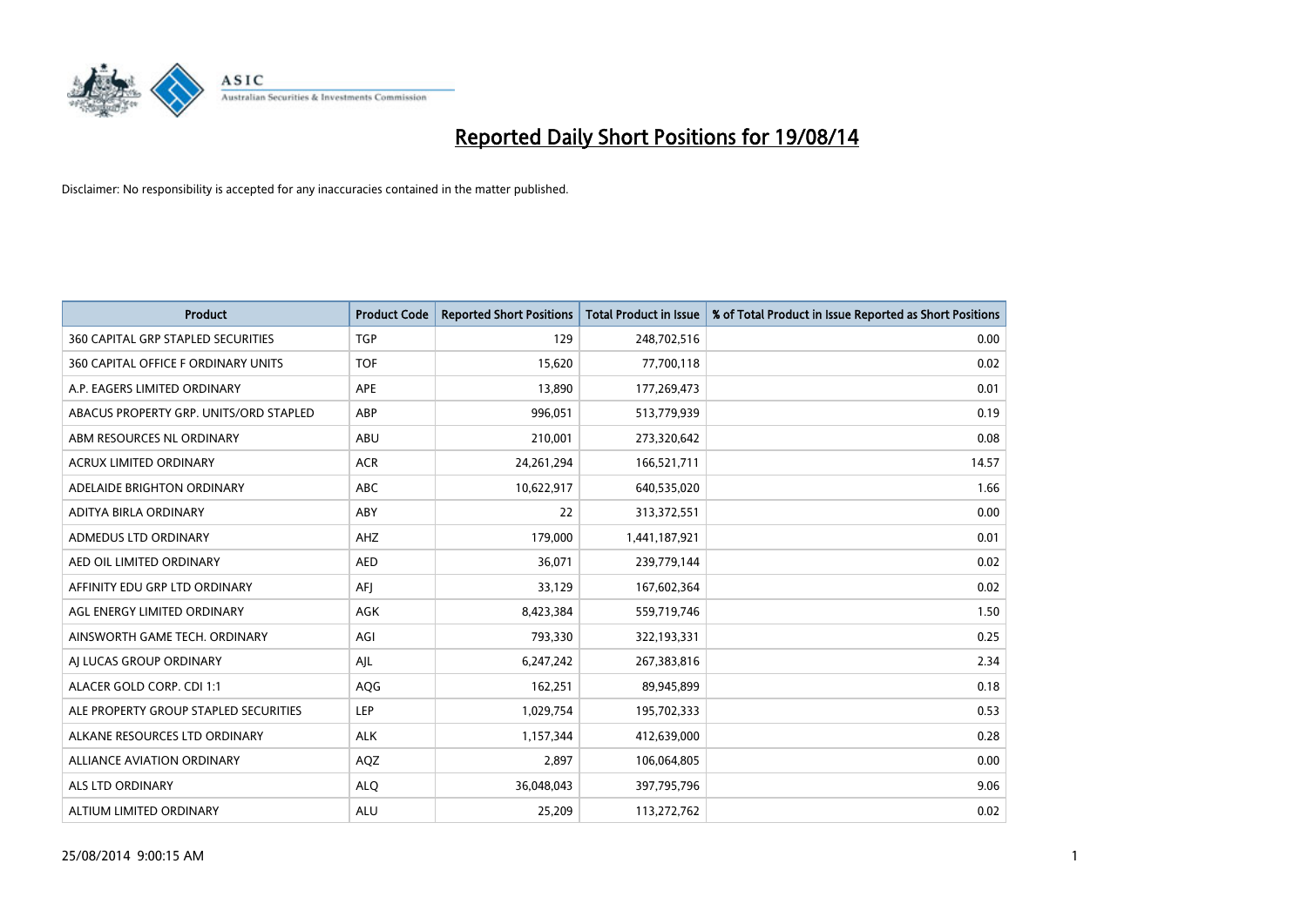

| <b>Product</b>                          | <b>Product Code</b> | <b>Reported Short Positions</b> | <b>Total Product in Issue</b> | % of Total Product in Issue Reported as Short Positions |
|-----------------------------------------|---------------------|---------------------------------|-------------------------------|---------------------------------------------------------|
| ALTONA MINING LTD ORDINARY              | <b>AOH</b>          | 101,323                         | 532,579,704                   | 0.02                                                    |
| ALUMINA LIMITED ORDINARY                | AWC                 | 81,700,472                      | 2,806,225,615                 | 2.91                                                    |
| AMALGAMATED HOLDINGS ORDINARY           | AHD                 | 122,604                         | 157,864,530                   | 0.08                                                    |
| AMCOM TELECOMM, ORDINARY                | AMM                 | 4,221,994                       | 264,835,089                   | 1.59                                                    |
| AMCOR LIMITED ORDINARY                  | AMC                 | 6,164,678                       | 1,206,684,923                 | 0.51                                                    |
| AMP LIMITED ORDINARY                    | AMP                 | 22,056,777                      | 2,957,737,964                 | 0.75                                                    |
| ANSELL LIMITED ORDINARY                 | <b>ANN</b>          | 6,842,341                       | 152,937,881                   | 4.47                                                    |
| ANTARES ENERGY LTD ORDINARY             | AZZ                 | 101,564                         | 255,000,000                   | 0.04                                                    |
| ANZ BANKING GRP LTD ORDINARY            | ANZ                 | 9,423,858                       | 2,756,593,636                 | 0.34                                                    |
| APA GROUP STAPLED SECURITIES            | <b>APA</b>          | 12,223,913                      | 835,750,807                   | 1.46                                                    |
| APN NEWS & MEDIA ORDINARY               | <b>APN</b>          | 589,821                         | 1,029,041,356                 | 0.06                                                    |
| AQUARIUS PLATINUM. ORDINARY             | <b>AOP</b>          | 2,771,968                       | 1,464,872,899                 | 0.19                                                    |
| AQUILA RESOURCES ORDINARY               | <b>AQA</b>          | 14,745                          | 411,804,442                   | 0.00                                                    |
| ARB CORPORATION ORDINARY                | <b>ARP</b>          | 1,399,399                       | 72,493,302                    | 1.93                                                    |
| ARDENT LEISURE GROUP STAPLED SECURITIES | AAD                 | 3,640,040                       | 425,802,596                   | 0.85                                                    |
| ARISTOCRAT LEISURE ORDINARY             | ALL                 | 7,403,301                       | 622,710,823                   | 1.19                                                    |
| ARRIUM LTD ORDINARY                     | ARI                 | 39,248,021                      | 1,366,183,142                 | 2.87                                                    |
| ASALEO CARE LIMITED ORDINARY            | AHY                 | 3,500,000                       | 603,059,070                   | 0.58                                                    |
| ASCIANO LIMITED ORDINARY                | <b>AIO</b>          | 729,883                         | 975,385,664                   | 0.07                                                    |
| ASG GROUP LIMITED ORDINARY              | ASZ                 | 485,732                         | 206,720,839                   | 0.23                                                    |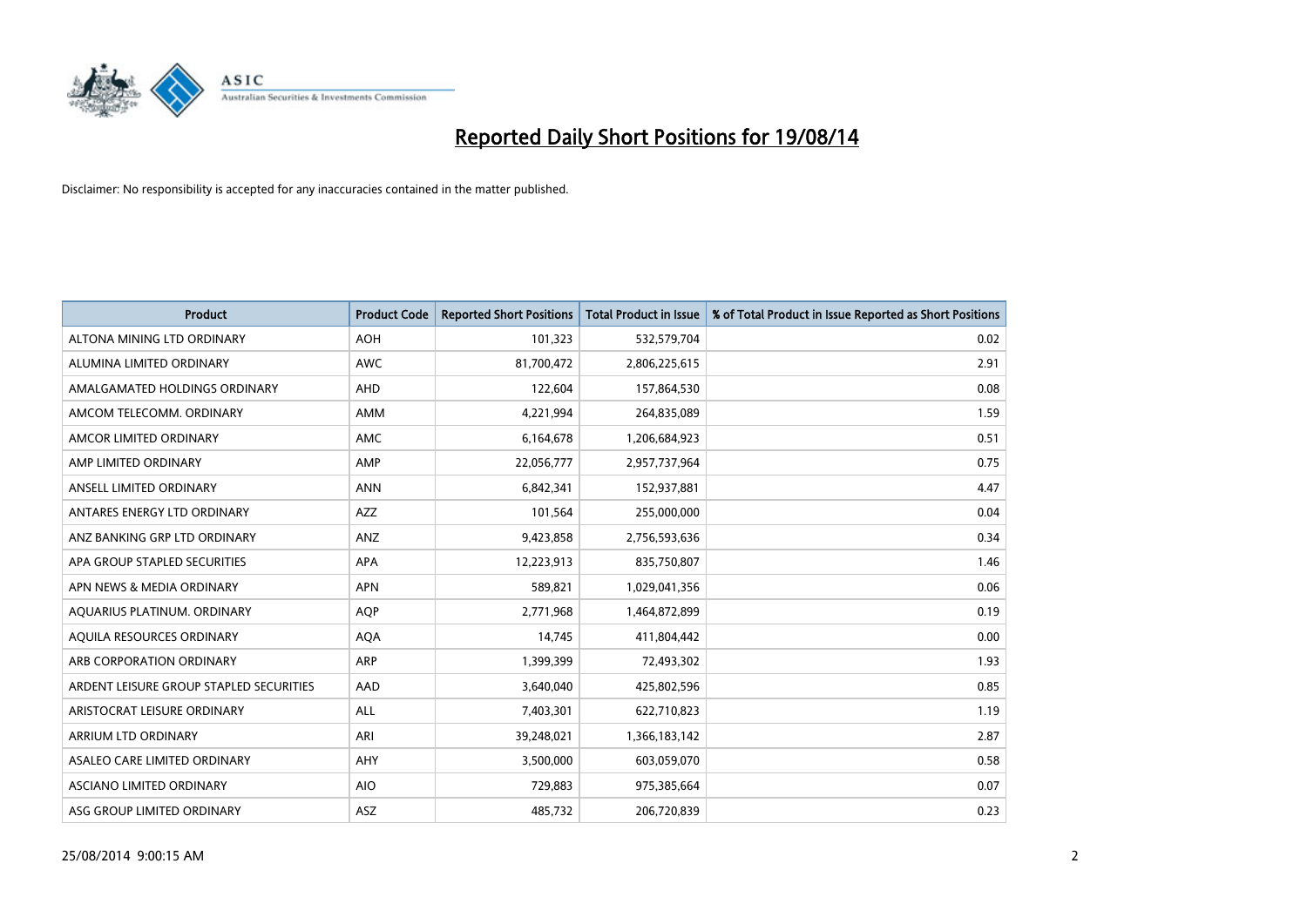

| Product                                   | <b>Product Code</b> | <b>Reported Short Positions</b> | Total Product in Issue | % of Total Product in Issue Reported as Short Positions |
|-------------------------------------------|---------------------|---------------------------------|------------------------|---------------------------------------------------------|
| ASPEN GROUP ORD/UNITS STAPLED             | <b>APZ</b>          | 138,104                         | 119,948,774            | 0.12                                                    |
| ASTRO JAP PROP GROUP STAPLED US PROHIBIT. | AJA                 | 29,365                          | 67,211,752             | 0.04                                                    |
| ASX LIMITED ORDINARY                      | <b>ASX</b>          | 5,245,679                       | 193,595,162            | 2.71                                                    |
| ATLAS IRON LIMITED ORDINARY               | <b>AGO</b>          | 148,985,592                     | 915,496,158            | 16.27                                                   |
| ATRUM COAL NL ORDINARY                    | <b>ATU</b>          | 179,779                         | 161,624,242            | 0.11                                                    |
| AURIZON HOLDINGS LTD ORDINARY             | AZJ                 | 2,677,942                       | 2,137,284,503          | 0.13                                                    |
| AUSDRILL LIMITED ORDINARY                 | <b>ASL</b>          | 22,839,150                      | 312,277,224            | 7.31                                                    |
| AUSENCO LIMITED ORDINARY                  | AAX                 | 1,606,230                       | 168,449,799            | 0.95                                                    |
| AUSNET SERVICES STAPLED SECURITIES        | <b>AST</b>          | 34,062,765                      | 3,425,244,162          | 0.99                                                    |
| <b>AUSTAL LIMITED ORDINARY</b>            | ASB                 | 187,555                         | 346,379,377            | 0.05                                                    |
| AUSTBROKERS HOLDINGS ORDINARY             | <b>AUB</b>          | 255,671                         | 59,955,596             | 0.43                                                    |
| AUSTIN ENGINEERING ORDINARY               | ANG                 | 1,460,643                       | 84,274,004             | 1.73                                                    |
| AUSTRALAND PROPERTY STAPLED SECURITY      | <b>ALZ</b>          | 742,088                         | 581,797,922            | 0.13                                                    |
| AUSTRALIAN AGRICULT. ORDINARY             | AAC                 | 2,716,939                       | 532,474,721            | 0.51                                                    |
| AUSTRALIAN FOUNDAT, ORDINARY              | AFI                 | 100                             | 1,049,055,166          | 0.00                                                    |
| AUSTRALIAN INFR LTD ORDINARY              | <b>AIX</b>          | 3,510                           | 620,733,944            | 0.00                                                    |
| AUSTRALIAN PHARM. ORDINARY                | API                 | 10,724,614                      | 488,115,883            | 2.20                                                    |
| AUTOMOTIVE HOLDINGS ORDINARY              | AHE                 | 1,656,166                       | 306,437,941            | 0.54                                                    |
| AVEO GROUP STAPLED SECURITIES             | <b>AOG</b>          | 10,370,586                      | 500,111,460            | 2.07                                                    |
| AWE LIMITED ORDINARY                      | AWE                 | 666,885                         | 522,696,385            | 0.13                                                    |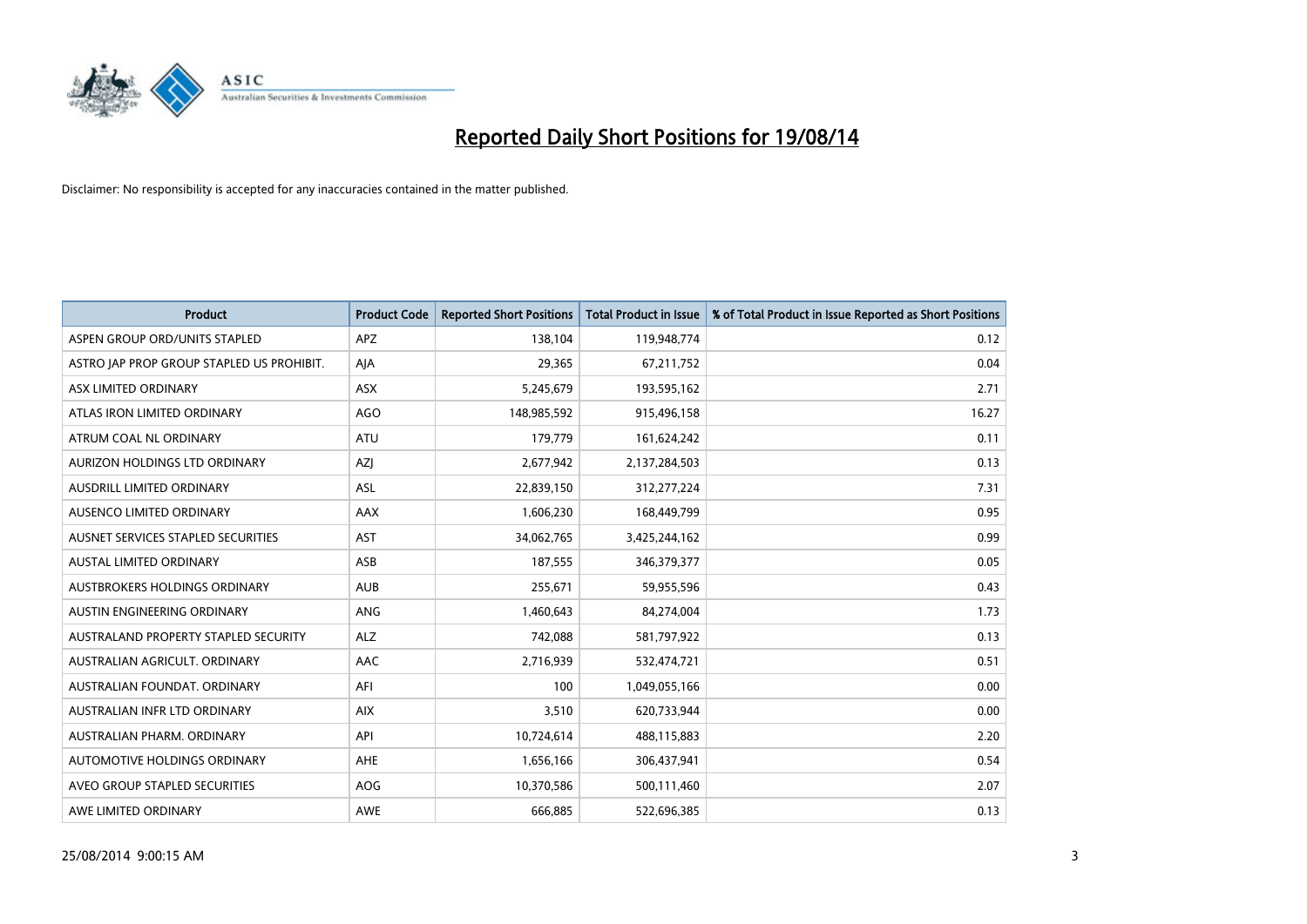

| Product                              | <b>Product Code</b> | <b>Reported Short Positions</b> | <b>Total Product in Issue</b> | % of Total Product in Issue Reported as Short Positions |
|--------------------------------------|---------------------|---------------------------------|-------------------------------|---------------------------------------------------------|
| <b>AZONTO PET LTD ORDINARY</b>       | <b>APY</b>          | $\mathbf{1}$                    | 1,159,375,100                 | 0.00                                                    |
| AZUMAH RESOURCES ORDINARY            | <b>AZM</b>          | 1                               | 358,316,919                   | 0.00                                                    |
| BANDANNA ENERGY ORDINARY             | <b>BND</b>          | 24,235,792                      | 528,481,199                   | 4.59                                                    |
| BANK OF QUEENSLAND. ORDINARY         | <b>BOQ</b>          | 3,279,716                       | 362,516,534                   | 0.90                                                    |
| <b>BANNERMAN RESOURCES ORDINARY</b>  | <b>BMN</b>          | 438,122                         | 329,745,150                   | 0.13                                                    |
| <b>BASE RES LIMITED ORDINARY</b>     | <b>BSE</b>          | 5,515,197                       | 561,840,029                   | 0.98                                                    |
| <b>BATHURST RES LTD. ORDINARY</b>    | <b>BRL</b>          | 2,054,008                       | 947,828,434                   | 0.22                                                    |
| <b>BC IRON LIMITED ORDINARY</b>      | <b>BCI</b>          | 5,620,926                       | 124,345,439                   | 4.52                                                    |
| BEACH ENERGY LIMITED ORDINARY        | <b>BPT</b>          | 24,153,935                      | 1,292,897,806                 | 1.87                                                    |
| BEADELL RESOURCE LTD ORDINARY        | <b>BDR</b>          | 25,609,602                      | 798,657,280                   | 3.21                                                    |
| BEGA CHEESE LTD ORDINARY             | <b>BGA</b>          | 840,915                         | 152,245,802                   | 0.55                                                    |
| BENDIGO AND ADELAIDE ORDINARY        | <b>BEN</b>          | 13,697,925                      | 447,896,991                   | 3.06                                                    |
| BENTHAM IMF LTD ORDINARY             | <b>IMF</b>          | 3,646,621                       | 165,370,269                   | 2.21                                                    |
| BERKELEY RESOURCES ORDINARY          | <b>BKY</b>          | 250,994                         | 180,361,323                   | 0.14                                                    |
| BETASHARES ASX RES ETF UNITS         | <b>ORE</b>          | 512,000                         | 2,923,641                     | 17.51                                                   |
| BETASHARESCASHETF ETF UNITS          | AAA                 | 634                             | 12,343,410                    | 0.01                                                    |
| <b>BHP BILLITON LIMITED ORDINARY</b> | <b>BHP</b>          | 9,730,009                       | 3,211,691,105                 | 0.30                                                    |
| <b>BIGAIR GROUP LIMITED ORDINARY</b> | <b>BGL</b>          | 52,726                          | 172,872,340                   | 0.03                                                    |
| <b>BILLABONG ORDINARY</b>            | <b>BBG</b>          | 12,673,762                      | 990,370,034                   | 1.28                                                    |
| <b>BIONOMICS LIMITED ORDINARY</b>    | <b>BNO</b>          | 71,000                          | 417,356,567                   | 0.02                                                    |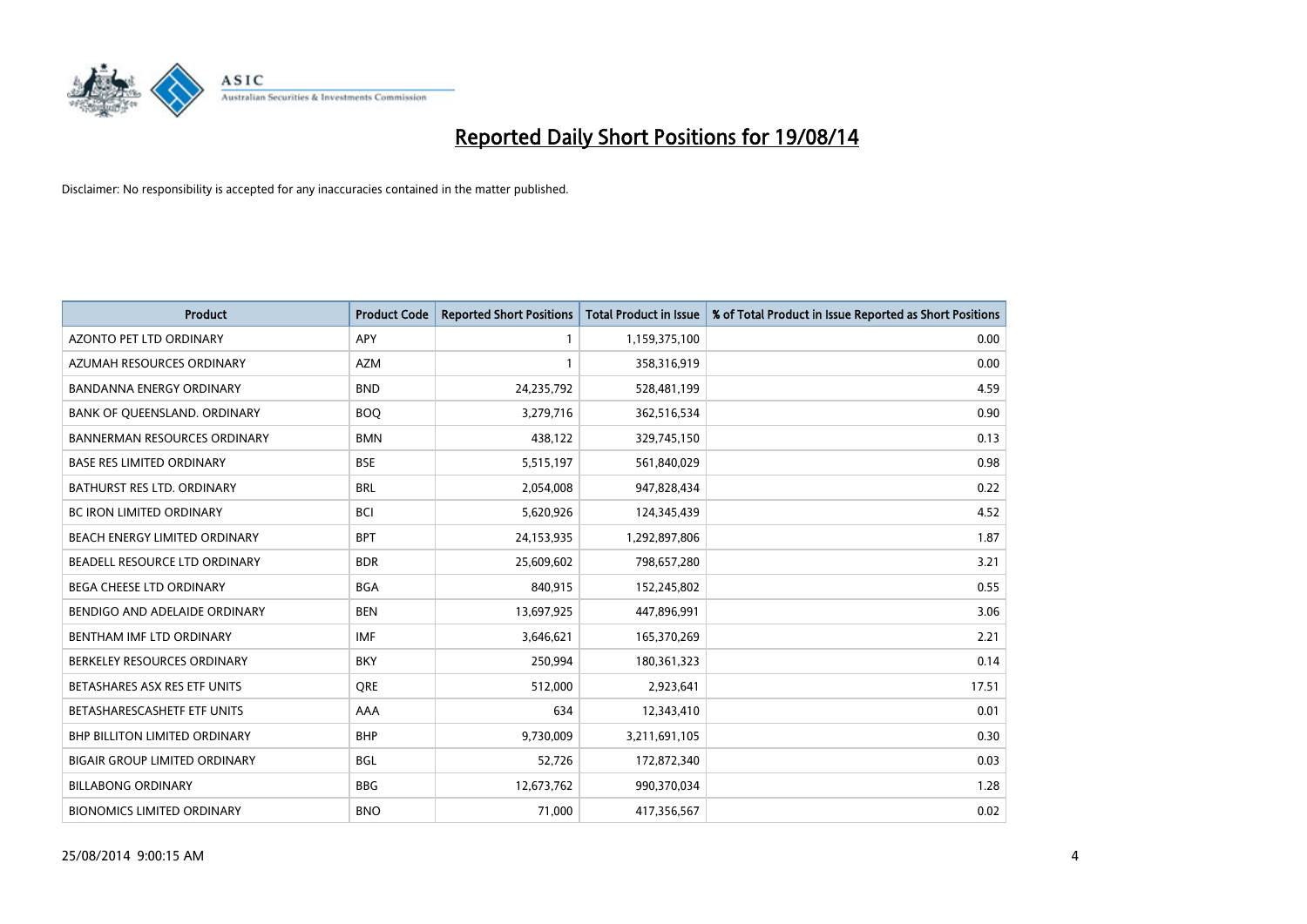

| <b>Product</b>                         | <b>Product Code</b> | <b>Reported Short Positions</b> | <b>Total Product in Issue</b> | % of Total Product in Issue Reported as Short Positions |
|----------------------------------------|---------------------|---------------------------------|-------------------------------|---------------------------------------------------------|
| <b>BLACKHAM RESOURCES ORDINARY</b>     | <b>BLK</b>          | 128,700                         | 118,612,952                   | 0.11                                                    |
| BLACKMORES LIMITED ORDINARY            | <b>BKL</b>          | 2,105                           | 17,114,947                    | 0.01                                                    |
| BLACKTHORN RESOURCES ORD US PROHIBITED | <b>BTR</b>          | 3,967                           | 164,285,950                   | 0.00                                                    |
| <b>BLUESCOPE STEEL LTD ORDINARY</b>    | <b>BSL</b>          | 978,383                         | 558,848,896                   | 0.18                                                    |
| <b>BOART LONGYEAR ORDINARY</b>         | <b>BLY</b>          | 34,408,878                      | 461,163,412                   | 7.46                                                    |
| <b>BORAL LIMITED, ORDINARY</b>         | <b>BLD</b>          | 16,738,692                      | 782,736,249                   | 2.14                                                    |
| <b>BRADKEN LIMITED ORDINARY</b>        | <b>BKN</b>          | 15,077,389                      | 171,027,249                   | 8.82                                                    |
| <b>BRAMBLES LIMITED ORDINARY</b>       | <b>BXB</b>          | 2,023,072                       | 1,563,444,619                 | 0.13                                                    |
| <b>BREVILLE GROUP LTD ORDINARY</b>     | <b>BRG</b>          | 3,012,548                       | 130,095,322                   | 2.32                                                    |
| <b>BRICKWORKS LIMITED ORDINARY</b>     | <b>BKW</b>          | 98,429                          | 148,038,996                   | 0.07                                                    |
| BT INVESTMENT MNGMNT ORDINARY          | <b>BTT</b>          | 89                              | 284,384,906                   | 0.00                                                    |
| <b>BURU ENERGY ORDINARY</b>            | <b>BRU</b>          | 18,426,860                      | 298,505,530                   | 6.17                                                    |
| <b>BWP TRUST ORDINARY UNITS</b>        | <b>BWP</b>          | 6,496,063                       | 634,395,195                   | 1.02                                                    |
| <b>CABCHARGE AUSTRALIA ORDINARY</b>    | CAB                 | 11,731,191                      | 120,430,683                   | 9.74                                                    |
| CALTEX AUSTRALIA ORDINARY              | <b>CTX</b>          | 2,311,303                       | 270,000,000                   | 0.86                                                    |
| CAPE LAMBERT RES LTD ORDINARY          | <b>CFE</b>          | 5,476,500                       | 632,227,857                   | 0.87                                                    |
| CAPITOL HEALTH ORDINARY                | CAJ                 | 359,639                         | 431,180,115                   | 0.08                                                    |
| <b>CARBINE RESOURCES ORDINARY</b>      | <b>CRB</b>          | 30,500                          | 140,017,394                   | 0.02                                                    |
| <b>CARDNO LIMITED ORDINARY</b>         | CDD                 | 7,510,179                       | 163,266,973                   | 4.60                                                    |
| CARNARVON PETROLEUM ORDINARY           | <b>CVN</b>          | 734                             | 987,176,977                   | 0.00                                                    |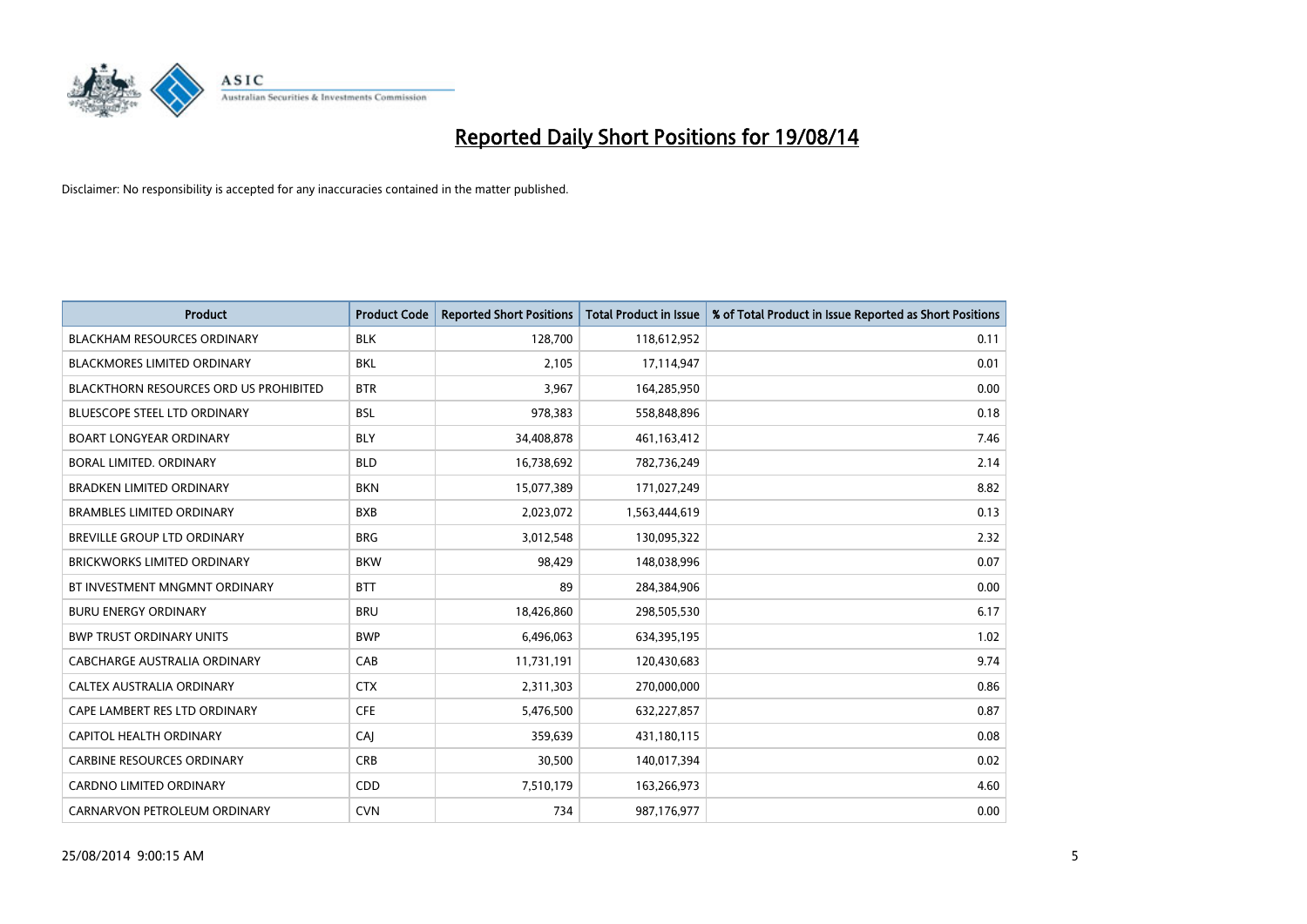

| <b>Product</b>                          | <b>Product Code</b> | <b>Reported Short Positions</b> | <b>Total Product in Issue</b> | % of Total Product in Issue Reported as Short Positions |
|-----------------------------------------|---------------------|---------------------------------|-------------------------------|---------------------------------------------------------|
| CARSALES.COM LTD ORDINARY               | <b>CRZ</b>          | 7,456,046                       | 237,828,965                   | 3.14                                                    |
| CASH CONVERTERS ORDINARY                | CCV                 | 9,247,496                       | 428,886,124                   | 2.16                                                    |
| CEDAR WOODS PROP. ORDINARY              | <b>CWP</b>          | 87,535                          | 78,336,371                    | 0.11                                                    |
| CENTRAL PETROLEUM ORDINARY              | <b>CTP</b>          | 387,754                         | 348,718,957                   | 0.11                                                    |
| CFS RETAIL TRUST GRP STAPLED SECURITIES | <b>CFX</b>          | 56,211,426                      | 3,018,050,810                 | 1.86                                                    |
| <b>CHALLENGER LIMITED ORDINARY</b>      | <b>CGF</b>          | 312,841                         | 530,862,585                   | 0.06                                                    |
| CHANDLER MACLEOD LTD ORDINARY           | <b>CMG</b>          | 13,161                          | 547,985,086                   | 0.00                                                    |
| CHARTER HALL GROUP STAPLED US PROHIBIT. | <b>CHC</b>          | 835,688                         | 347,989,262                   | 0.24                                                    |
| <b>CHARTER HALL RETAIL UNITS</b>        | <b>CQR</b>          | 10,178,264                      | 369,040,750                   | 2.76                                                    |
| <b>CHORUS LIMITED ORDINARY</b>          | <b>CNU</b>          | 28,765                          | 396,369,767                   | 0.01                                                    |
| COAL OF AFRICA LTD ORDINARY             | <b>CZA</b>          | 426                             | 1,048,368,613                 | 0.00                                                    |
| <b>COALSPUR MINES LTD ORDINARY</b>      | <b>CPL</b>          | 2,325,303                       | 641,544,455                   | 0.36                                                    |
| <b>COBAR CONSOLIDATED ORDINARY</b>      | CCU                 | 100,000                         | 329,715,353                   | 0.03                                                    |
| COCA-COLA AMATIL ORDINARY               | <b>CCL</b>          | 11,716,610                      | 763,590,249                   | 1.53                                                    |
| <b>COCHLEAR LIMITED ORDINARY</b>        | COH                 | 8,573,567                       | 57,062,020                    | 15.02                                                   |
| <b>COCKATOO COAL ORDINARY</b>           | COK                 | 167,987                         | 4,560,196,928                 | 0.00                                                    |
| CODAN LIMITED ORDINARY                  | <b>CDA</b>          | 403,693                         | 176,969,924                   | 0.23                                                    |
| <b>COFFEY INTERNATIONAL ORDINARY</b>    | <b>COF</b>          | 7,994                           | 255,833,165                   | 0.00                                                    |
| <b>COKAL LTD ORDINARY</b>               | <b>CKA</b>          | 6,820                           | 471,103,926                   | 0.00                                                    |
| <b>COLLECTION HOUSE ORDINARY</b>        | <b>CLH</b>          | 2,169,979                       | 129,717,785                   | 1.67                                                    |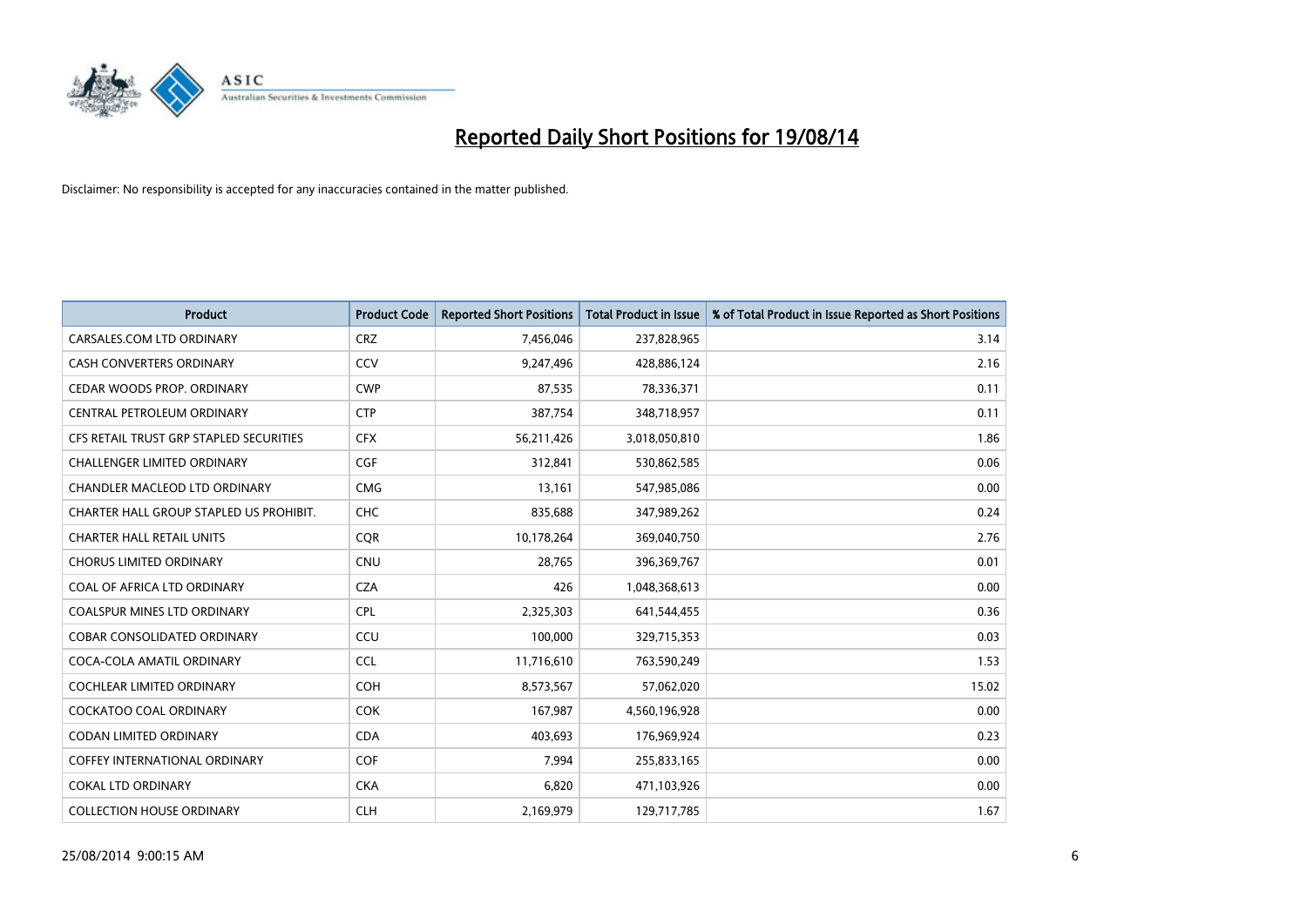

| <b>Product</b>                          | <b>Product Code</b> | <b>Reported Short Positions</b> | <b>Total Product in Issue</b> | % of Total Product in Issue Reported as Short Positions |
|-----------------------------------------|---------------------|---------------------------------|-------------------------------|---------------------------------------------------------|
| <b>COLLINS FOODS LTD ORDINARY</b>       | <b>CKF</b>          | 100,000                         | 93,000,003                    | 0.11                                                    |
| COMMONWEALTH BANK, ORDINARY             | <b>CBA</b>          | 15,831,914                      | 1,621,319,194                 | 0.98                                                    |
| <b>COMPASS RESOURCES ORDINARY</b>       | <b>CMR</b>          | 7,472                           | 1,403,744,100                 | 0.00                                                    |
| <b>COMPUTERSHARE LTD ORDINARY</b>       | <b>CPU</b>          | 8,580,298                       | 556,203,079                   | 1.54                                                    |
| <b>COOPER ENERGY LTD ORDINARY</b>       | <b>COE</b>          | 227,660                         | 329,235,509                   | 0.07                                                    |
| <b>CORP TRAVEL LIMITED ORDINARY</b>     | <b>CTD</b>          | 394,200                         | 89,931,376                    | 0.44                                                    |
| COVER-MORE GRP LTD ORDINARY             | <b>CVO</b>          | 7,746,440                       | 317,750,000                   | 2.44                                                    |
| <b>CREDIT CORP GROUP ORDINARY</b>       | <b>CCP</b>          | 267,057                         | 46,131,882                    | 0.58                                                    |
| <b>CROMWELL PROP STAPLED SECURITIES</b> | <b>CMW</b>          | 11,271,255                      | 1,730,065,823                 | 0.65                                                    |
| <b>CROWE HORWATH AUS ORDINARY</b>       | <b>CRH</b>          | 463,755                         | 273,005,429                   | 0.17                                                    |
| CROWN RESORTS LTD ORDINARY              | <b>CWN</b>          | 5,782,453                       | 728,394,185                   | 0.79                                                    |
| <b>CSG LIMITED ORDINARY</b>             | CSV                 | 120,604                         | 279,290,492                   | 0.04                                                    |
| <b>CSL LIMITED ORDINARY</b>             | <b>CSL</b>          | 1,427,640                       | 474,588,196                   | 0.30                                                    |
| <b>CSR LIMITED ORDINARY</b>             | <b>CSR</b>          | 18,446,806                      | 506,000,315                   | 3.65                                                    |
| <b>CUDECO LIMITED ORDINARY</b>          | CDU                 | 7,882,047                       | 235,425,143                   | 3.35                                                    |
| DART ENERGY LTD ORDINARY                | <b>DTE</b>          | 600,693                         | 1,108,752,733                 | 0.05                                                    |
| DATA#3 LIMITED ORDINARY                 | DTL                 | 214,132                         | 153,974,950                   | 0.14                                                    |
| DECMIL GROUP LIMITED ORDINARY           | <b>DCG</b>          | 2,582,207                       | 168,657,794                   | 1.53                                                    |
| DEEP YELLOW LIMITED ORDINARY            | <b>DYL</b>          | 947                             | 1,708,965,890                 | 0.00                                                    |
| DEXUS PROPERTY GROUP STAPLED UNITS      | <b>DXS</b>          | 23,240,860                      | 5,433,110,810                 | 0.43                                                    |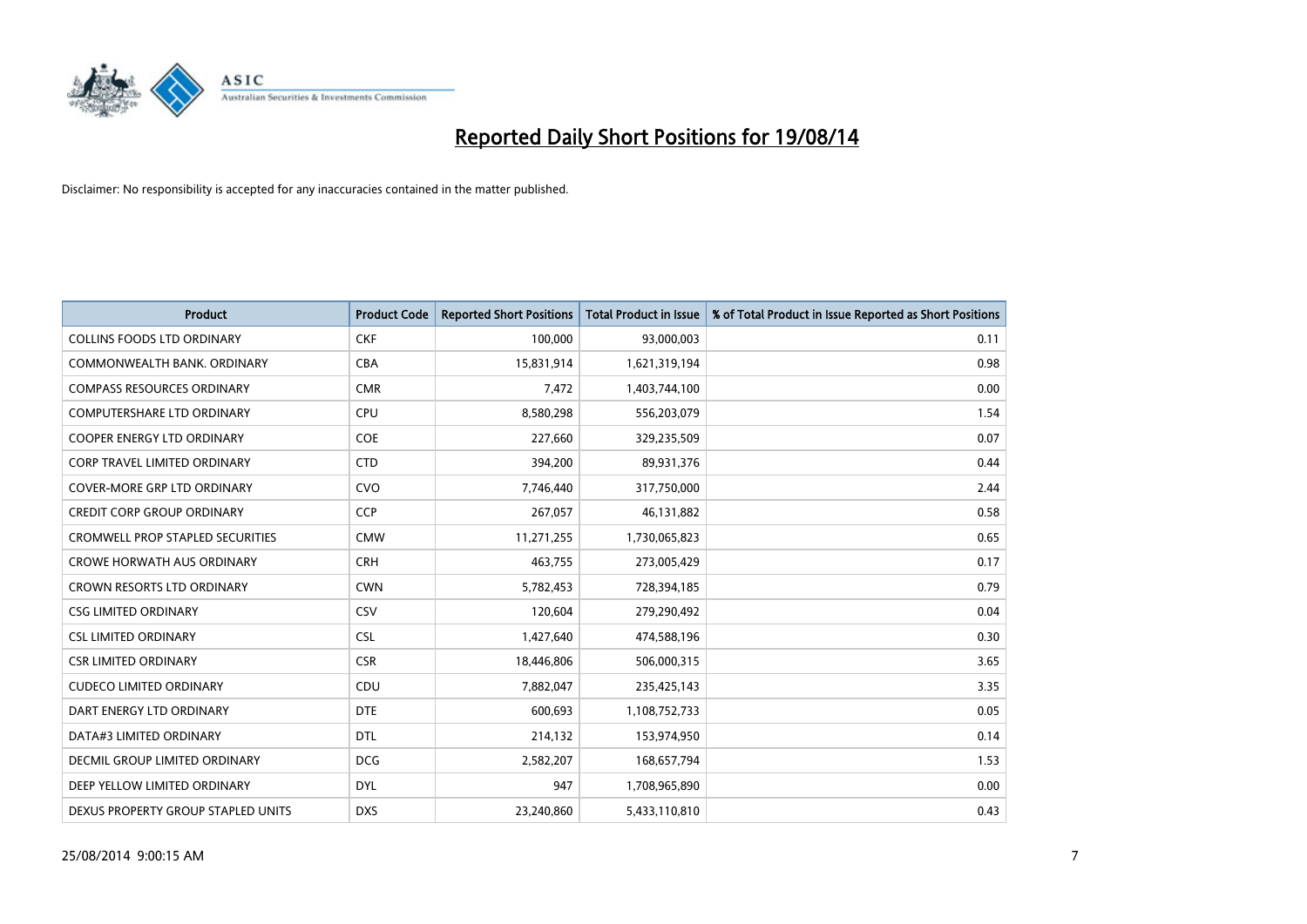

| <b>Product</b>                       | <b>Product Code</b> | <b>Reported Short Positions</b> | <b>Total Product in Issue</b> | % of Total Product in Issue Reported as Short Positions |
|--------------------------------------|---------------------|---------------------------------|-------------------------------|---------------------------------------------------------|
| DICK SMITH HLDGS ORDINARY            | <b>DSH</b>          | 21,288,614                      | 236,511,364                   | 9.00                                                    |
| DISCOVERY METALS LTD ORDINARY        | <b>DML</b>          | 1,277,631                       | 644,039,581                   | 0.20                                                    |
| DOMINO PIZZA ENTERPR ORDINARY        | <b>DMP</b>          | 1,802,925                       | 85,933,273                    | 2.10                                                    |
| DONACO INTERNATIONAL ORDINARY        | <b>DNA</b>          | 3,140,886                       | 460,293,231                   | 0.68                                                    |
| DORAY MINERALS LTD ORDINARY          | <b>DRM</b>          | 132,128                         | 164,759,256                   | 0.08                                                    |
| DOWNER EDI LIMITED ORDINARY          | <b>DOW</b>          | 20,940,028                      | 435,399,975                   | 4.81                                                    |
| DRILLSEARCH ENERGY ORDINARY          | <b>DLS</b>          | 18,621,262                      | 438,808,035                   | 4.24                                                    |
| DUET GROUP STAPLED US PROHIBIT.      | <b>DUE</b>          | 5,863,240                       | 1,317,809,323                 | 0.44                                                    |
| DUKETON MINING ORDINARY              | <b>DKM</b>          | 3,894                           | 82,524,812                    | 0.00                                                    |
| DULUXGROUP LIMITED ORDINARY          | <b>DLX</b>          | 543,815                         | 383,503,942                   | 0.14                                                    |
| <b>DWS LTD ORDINARY</b>              | <b>DWS</b>          | 195,096                         | 132,362,763                   | 0.15                                                    |
| ECHO ENTERTAINMENT ORDINARY          | <b>EGP</b>          | 5,411,227                       | 825,672,730                   | 0.66                                                    |
| <b>ELDERS LIMITED ORDINARY</b>       | <b>ELD</b>          | 19,021,299                      | 455,013,329                   | 4.18                                                    |
| ELEMENTAL MINERALS ORDINARY          | <b>ELM</b>          | 94,536                          | 315,663,391                   | 0.03                                                    |
| <b>EMECO HOLDINGS ORDINARY</b>       | <b>EHL</b>          | 7,664,385                       | 599,675,707                   | 1.28                                                    |
| <b>ENDEAVOUR MIN CORP CDI 1:1</b>    | <b>EVR</b>          | 31,265                          | 50,014,634                    | 0.06                                                    |
| ENERGY DEVELOPMENTS ORDINARY         | <b>ENE</b>          | 1,055,600                       | 169,673,095                   | 0.62                                                    |
| <b>ENERGY RESOURCES ORDINARY 'A'</b> | <b>ERA</b>          | 11,385,153                      | 517,725,062                   | 2.20                                                    |
| <b>ENERGY WORLD CORPOR, ORDINARY</b> | <b>EWC</b>          | 42,596,967                      | 1,734,166,672                 | 2.46                                                    |
| ENVESTRA LIMITED ORDINARY            | ENV                 | 390,841                         | 1,796,808,474                 | 0.02                                                    |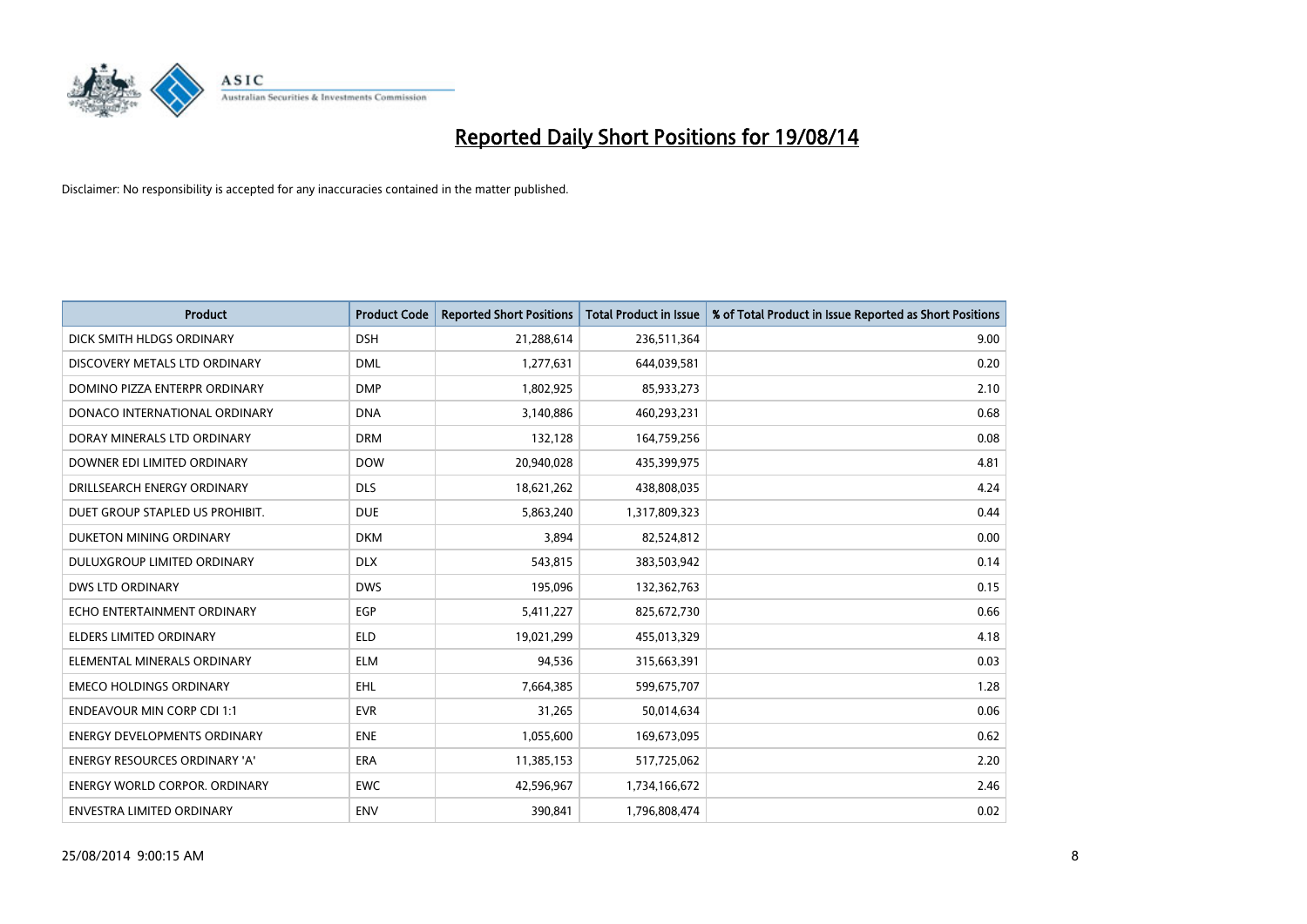

| <b>Product</b>                         | <b>Product Code</b> | <b>Reported Short Positions</b> | <b>Total Product in Issue</b> | % of Total Product in Issue Reported as Short Positions |
|----------------------------------------|---------------------|---------------------------------|-------------------------------|---------------------------------------------------------|
| EQUATORIAL RES LTD ORDINARY            | EQX                 | 174                             | 122,185,353                   | 0.00                                                    |
| EQUITY TRUSTEES ORDINARY               | EQT                 | 323,019                         | 19,105,788                    | 1.69                                                    |
| ERM POWER LIMITED ORDINARY             | <b>EPW</b>          | 733,779                         | 239,269,727                   | 0.31                                                    |
| EVOLUTION MINING LTD ORDINARY          | <b>EVN</b>          | 28,045,722                      | 712,493,836                   | 3.94                                                    |
| FAIRFAX MEDIA LTD ORDINARY             | <b>FXI</b>          | 62,068,505                      | 2,351,955,725                 | 2.64                                                    |
| <b>FANTASTIC HOLDINGS ORDINARY</b>     | <b>FAN</b>          | 42,122                          | 103,068,398                   | 0.04                                                    |
| <b>FAR LTD ORDINARY</b>                | <b>FAR</b>          | 2,771,150                       | 2,699,846,742                 | 0.10                                                    |
| FEDERATION CNTRES ORD/UNIT STAPLED SEC | FDC                 | 514,139                         | 1,427,641,565                 | 0.04                                                    |
| FINBAR GROUP LIMITED ORDINARY          | <b>FRI</b>          | 9,862                           | 227,018,204                   | 0.00                                                    |
| FISHER & PAYKEL H. ORDINARY            | <b>FPH</b>          | 6,984                           | 555,611,353                   | 0.00                                                    |
| FLEETWOOD CORP ORDINARY                | <b>FWD</b>          | 2,118,793                       | 60,581,211                    | 3.50                                                    |
| FLETCHER BUILDING ORDINARY             | <b>FBU</b>          | 984,533                         | 687,854,788                   | 0.14                                                    |
| FLEXIGROUP LIMITED ORDINARY            | FXL                 | 3,916,844                       | 304,096,060                   | 1.29                                                    |
| FLIGHT CENTRE TRAVEL ORDINARY          | <b>FLT</b>          | 5,641,678                       | 100,576,977                   | 5.61                                                    |
| FLINDERS MINES LTD ORDINARY            | <b>FMS</b>          | 12,900,000                      | 2,400,995,602                 | 0.54                                                    |
| <b>FOCUS MINERALS LTD ORDINARY</b>     | <b>FML</b>          | 4,605,219                       | 9,137,375,877                 | 0.05                                                    |
| <b>FOLKESTONE EDU TRUST UNITS</b>      | FET                 | 17,580                          | 205,069,661                   | 0.01                                                    |
| FONTERRA SHARE FUND ORDINARY UNITS     | <b>FSF</b>          | 83                              | 109,777,717                   | 0.00                                                    |
| FORTESCUE METALS GRP ORDINARY          | <b>FMG</b>          | 222,837,528                     | 3,113,798,151                 | 7.16                                                    |
| FREEDOM FOOD LTD ORDINARY              | <b>FNP</b>          | 3,870                           | 150,695,371                   | 0.00                                                    |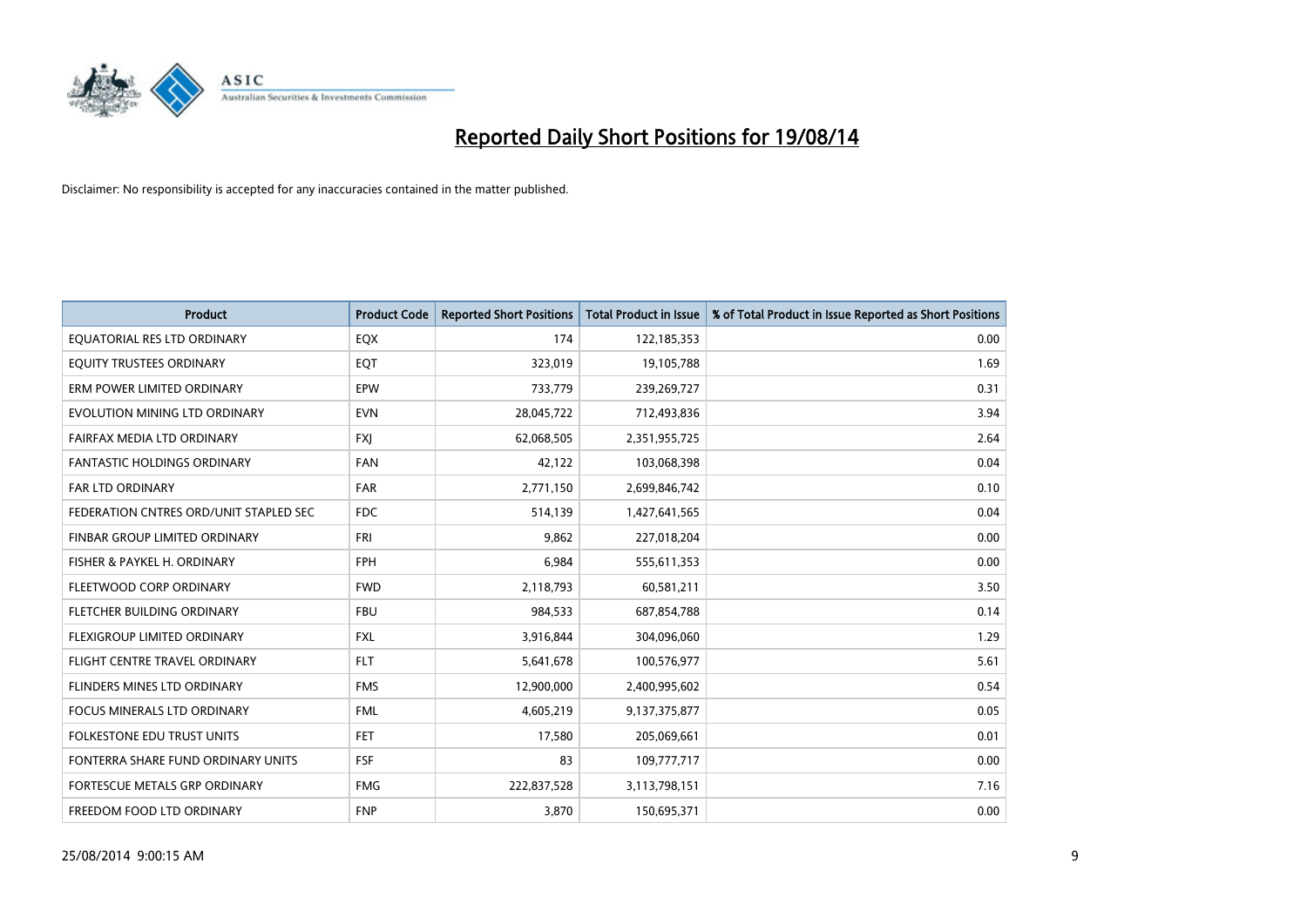

| <b>Product</b>                                   | <b>Product Code</b> | <b>Reported Short Positions</b> | <b>Total Product in Issue</b> | % of Total Product in Issue Reported as Short Positions |
|--------------------------------------------------|---------------------|---------------------------------|-------------------------------|---------------------------------------------------------|
| <b>G.U.D. HOLDINGS ORDINARY</b>                  | GUD                 | 2,425,582                       | 70,939,492                    | 3.42                                                    |
| <b>G8 EDUCATION LIMITED ORDINARY</b>             | <b>GEM</b>          | 15,069,049                      | 332,073,918                   | 4.54                                                    |
| <b>GBST HOLDINGS ORDINARY</b>                    | GBT                 | 1,733                           | 66,561,725                    | 0.00                                                    |
| <b>GDI PROPERTY GRP STAPLED SECURITIES</b>       | GDI                 | 168,323                         | 567,575,025                   | 0.03                                                    |
| <b>GENWORTH MORTGAGE ORDINARY</b>                | <b>GMA</b>          | 449,413                         | 650,000,000                   | 0.07                                                    |
| <b>GEODYNAMICS LIMITED ORDINARY</b>              | GDY                 | 819                             | 435,880,130                   | 0.00                                                    |
| <b>GINDALBIE METALS LTD ORDINARY</b>             | <b>GBG</b>          | 34,832,500                      | 1,494,884,657                 | 2.33                                                    |
| <b>GOLD ROAD RES LTD ORDINARY</b>                | GOR                 | 1,330,975                       | 515,419,042                   | 0.26                                                    |
| <b>GOODMAN FIELDER, ORDINARY</b>                 | GFF                 | 11,133,813                      | 1,955,559,207                 | 0.57                                                    |
| <b>GOODMAN GROUP STAPLED</b>                     | <b>GMG</b>          | 9,209,874                       | 1,727,685,976                 | 0.53                                                    |
| <b>GPT GROUP STAPLED SEC.</b>                    | GPT                 | 3,707,948                       | 1,685,460,955                 | 0.22                                                    |
| <b>GRAINCORP LIMITED A CLASS ORDINARY</b>        | <b>GNC</b>          | 12,291,837                      | 228,855,628                   | 5.37                                                    |
| <b>GRANGE RESOURCES. ORDINARY</b>                | GRR                 | 5,796,884                       | 1,157,097,869                 | 0.50                                                    |
| <b>GREENCROSS LIMITED ORDINARY</b>               | GXL                 | 2,529,370                       | 110,654,390                   | 2.29                                                    |
| <b>GREENLAND MIN EN LTD ORDINARY</b>             | GGG                 | 5,824,105                       | 668,464,377                   | 0.87                                                    |
| GREENLAND MIN EN LTD RIGHTS 26-JUN-14            | GGGR                | 4,630                           | 88,685,050                    | 0.01                                                    |
| <b>GROWTHPOINT PROPERTY ORD/UNIT STAPLED SEC</b> | GOZ                 | 33,395                          | 540,115,360                   | 0.01                                                    |
| <b>GRYPHON MINERALS LTD ORDINARY</b>             | GRY                 | 4,418,086                       | 401,115,935                   | 1.10                                                    |
| <b>GUILDFORD COAL LTD ORDINARY</b>               | <b>GUF</b>          | 522,502                         | 845,190,354                   | 0.06                                                    |
| <b>GWA GROUP LTD ORDINARY</b>                    | <b>GWA</b>          | 16,607,027                      | 306,533,770                   | 5.42                                                    |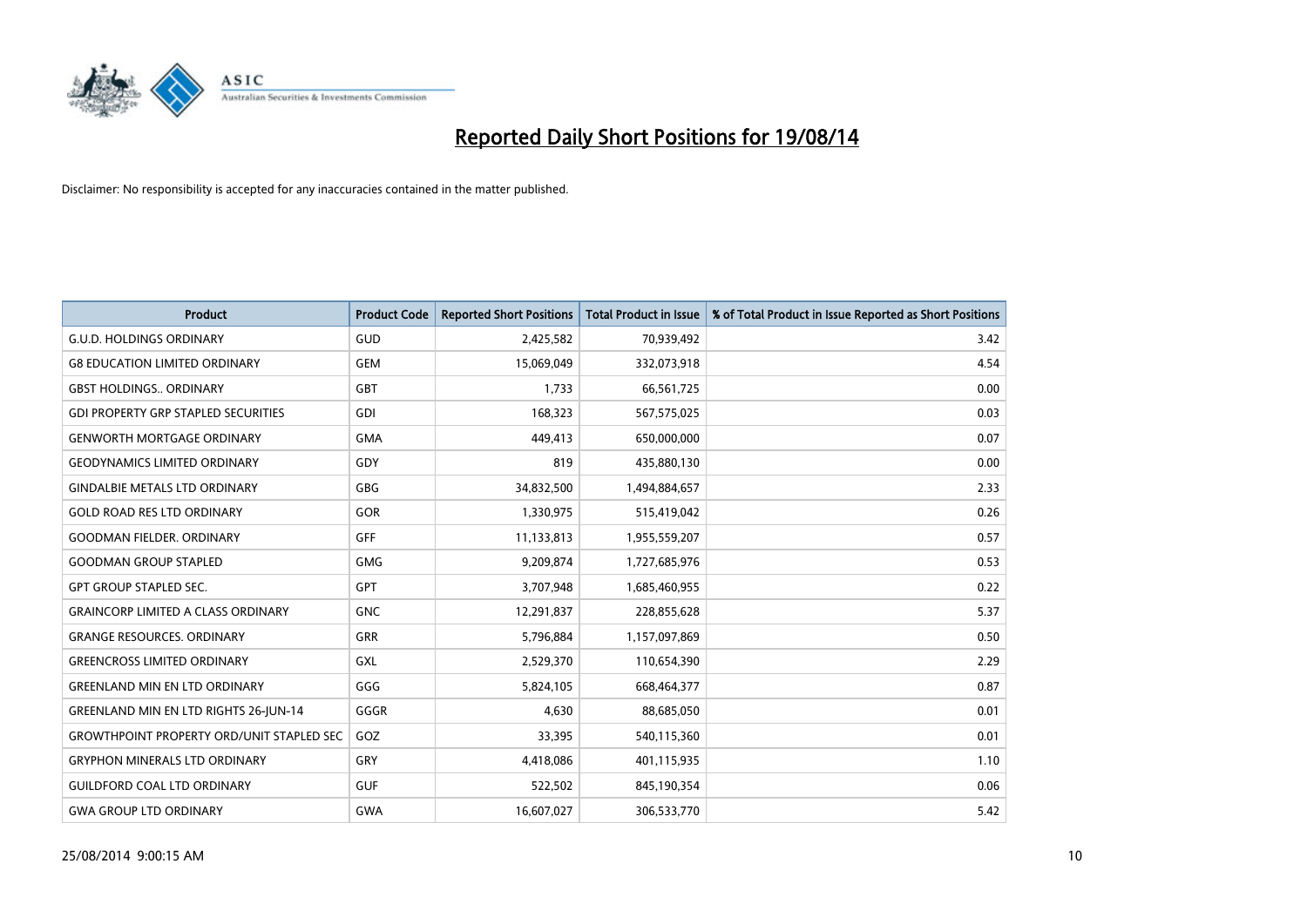

| Product                             | <b>Product Code</b> | <b>Reported Short Positions</b> | <b>Total Product in Issue</b> | % of Total Product in Issue Reported as Short Positions |
|-------------------------------------|---------------------|---------------------------------|-------------------------------|---------------------------------------------------------|
| <b>HARVEY NORMAN ORDINARY</b>       | <b>HVN</b>          | 47,621,043                      | 1,062,316,784                 | 4.48                                                    |
| HEALTHSCOPE LIMITED. ORDINARY       | <b>HSO</b>          | 254,174                         | 1,732,094,838                 | 0.01                                                    |
| <b>HENDERSON GROUP CDI 1:1</b>      | <b>HGG</b>          | 2,556,897                       | 664,599,011                   | 0.38                                                    |
| HFA HOLDINGS LIMITED ORDINARY       | <b>HFA</b>          | 3,809                           | 162,147,897                   | 0.00                                                    |
| HIGHFIELD RES LTD ORDINARY          | <b>HFR</b>          | 31,083                          | 155,825,003                   | 0.02                                                    |
| <b>HILLS LTD ORDINARY</b>           | <b>HIL</b>          | 42,094                          | 234,192,711                   | 0.02                                                    |
| HORIZON OIL LIMITED ORDINARY        | <b>HZN</b>          | 44,475,850                      | 1,301,981,265                 | 3.42                                                    |
| <b>HOTEL PROPERTY STAPLED</b>       | <b>HPI</b>          | 150,000                         | 132,870,000                   | 0.11                                                    |
| <b>IBUY GROUP LTD ORDINARY</b>      | <b>IBY</b>          | 13,988                          | 426,069,834                   | 0.00                                                    |
| <b>ICAR ASIA LTD ORDINARY</b>       | ICQ                 | 77,828                          | 122,502,174                   | 0.06                                                    |
| <b>ICON ENERGY LIMITED ORDINARY</b> | <b>ICN</b>          | 806,640                         | 615,774,351                   | 0.13                                                    |
| <b>IINET LIMITED ORDINARY</b>       | <b>IIN</b>          | 7,567,671                       | 161,238,847                   | 4.69                                                    |
| <b>ILUKA RESOURCES ORDINARY</b>     | <b>ILU</b>          | 44,007,076                      | 418,700,517                   | 10.51                                                   |
| <b>IMDEX LIMITED ORDINARY</b>       | <b>IMD</b>          | 2,569,458                       | 212,110,368                   | 1.21                                                    |
| <b>IMX RESOURCES LTD ORDINARY</b>   | <b>IXR</b>          | 1                               | 451,497,138                   | 0.00                                                    |
| <b>INCITEC PIVOT ORDINARY</b>       | IPL                 | 41,408,179                      | 1,654,998,197                 | 2.50                                                    |
| <b>INDEPENDENCE GROUP ORDINARY</b>  | <b>IGO</b>          | 172,248                         | 234,253,306                   | 0.07                                                    |
| INDOPHIL RESOURCES ORDINARY         | <b>IRN</b>          | 2,264,651                       | 1,203,146,194                 | 0.19                                                    |
| <b>INDUSTRIA REIT STAPLED</b>       | <b>IDR</b>          | 103,755                         | 125,000,001                   | 0.08                                                    |
| INFIGEN ENERGY STAPLED SECURITIES   | <b>IFN</b>          | 2,595,499                       | 764,993,434                   | 0.34                                                    |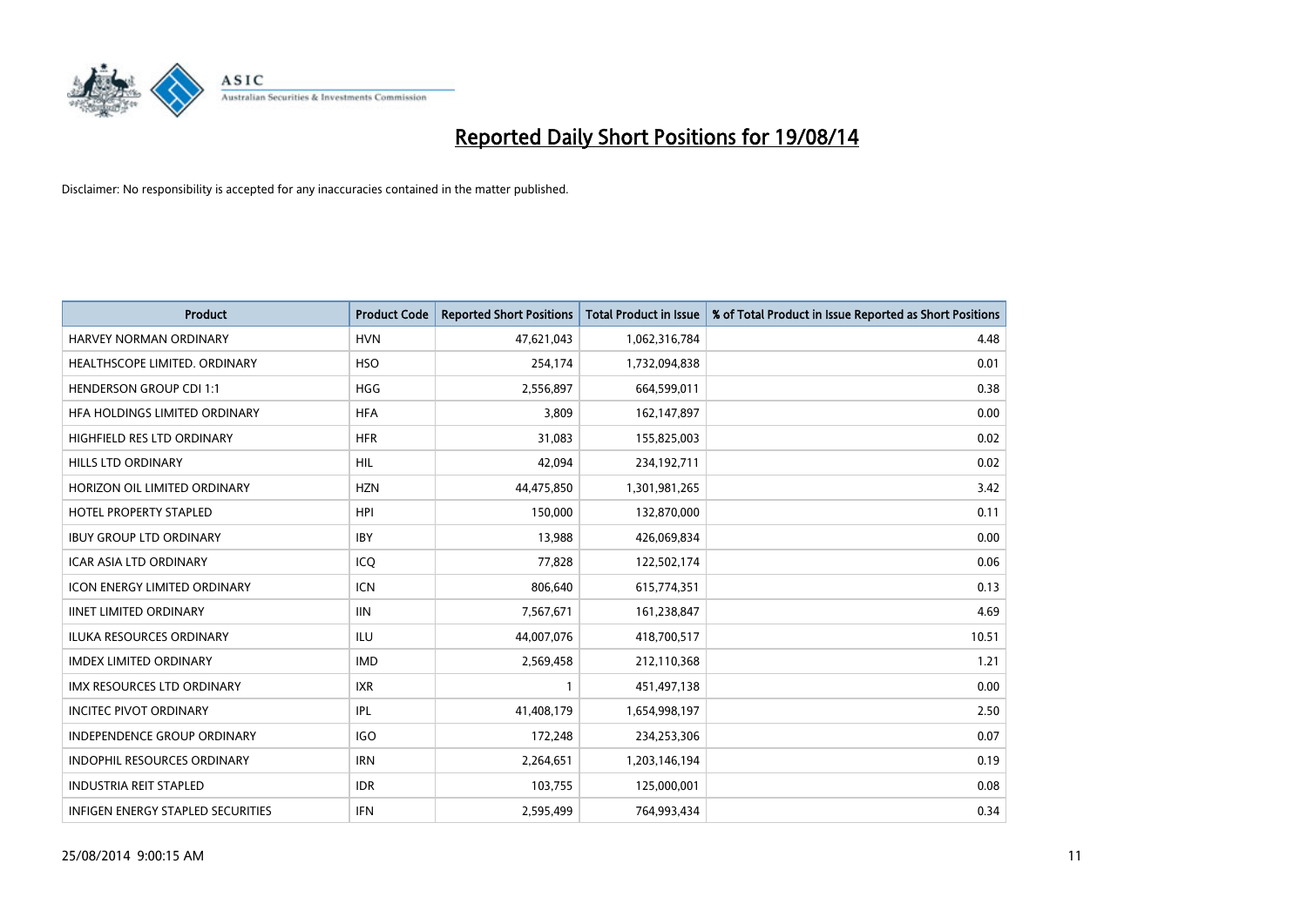

| <b>Product</b>                                  | <b>Product Code</b> | <b>Reported Short Positions</b> | <b>Total Product in Issue</b> | % of Total Product in Issue Reported as Short Positions |
|-------------------------------------------------|---------------------|---------------------------------|-------------------------------|---------------------------------------------------------|
| <b>INGENIA GROUP STAPLED SECURITIES</b>         | <b>INA</b>          | 1,921,805                       | 678,058,232                   | 0.28                                                    |
| <b>INSURANCE AUSTRALIA ORDINARY</b>             | IAG                 | 9,878,441                       | 2,341,618,048                 | 0.42                                                    |
| <b>INTREPID MINES ORDINARY</b>                  | IAU                 | 3,368,280                       | 557,420,429                   | 0.60                                                    |
| <b>INVESTA OFFICE FUND STAPLED SECURITIES</b>   | <b>IOF</b>          | 959,324                         | 614,047,458                   | 0.16                                                    |
| <b>INVOCARE LIMITED ORDINARY</b>                | <b>IVC</b>          | 6,291,805                       | 110,030,298                   | 5.72                                                    |
| <b>IOOF HOLDINGS LTD ORDINARY</b>               | IFL                 | 11,078,385                      | 232,118,034                   | 4.77                                                    |
| <b>IPROPERTY GROUP LTD ORDINARY</b>             | <b>IPP</b>          | 2,951,605                       | 181,703,204                   | 1.62                                                    |
| <b>IRESS LIMITED ORDINARY</b>                   | <b>IRE</b>          | 6,079,317                       | 159,097,319                   | 3.82                                                    |
| <b>IRON ORE HOLDINGS ORDINARY</b>               | <b>IOH</b>          | 16,649                          | 161,174,005                   | 0.01                                                    |
| <b>ISELECT LTD ORDINARY</b>                     | <b>ISU</b>          | 806,931                         | 260,889,894                   | 0.31                                                    |
| <b>ISENTIA GROUP LTD ORDINARY</b>               | <b>ISD</b>          | 14,052                          | 200,000,001                   | 0.01                                                    |
| <b>JAMES HARDIE INDUST CHESS DEPOSITARY INT</b> | <b>IHX</b>          | 6,386,204                       | 444,867,063                   | 1.44                                                    |
| JAPARA HEALTHCARE LT ORDINARY                   | <b>IHC</b>          | 3,514,380                       | 262,500,000                   | 1.34                                                    |
| <b>IB HI-FI LIMITED ORDINARY</b>                | <b>IBH</b>          | 11,671,626                      | 98,947,309                    | 11.80                                                   |
| K2 ASSET MGMT HLDGS ORDINARY                    | <b>KAM</b>          | 9,143                           | 233,505,798                   | 0.00                                                    |
| KAGARA LTD ORDINARY                             | KZL                 | 34,720                          | 798,953,117                   | 0.00                                                    |
| KAROON GAS AUSTRALIA ORDINARY                   | <b>KAR</b>          | 19,698,488                      | 255,841,581                   | 7.70                                                    |
| KATHMANDU HOLD LTD ORDINARY                     | <b>KMD</b>          | 2,370,792                       | 200,633,469                   | 1.18                                                    |
| <b>KBL MINING LIMITED ORDINARY</b>              | <b>KBL</b>          | 1,820                           | 393,535,629                   | 0.00                                                    |
| KINGSGATE CONSOLID. ORDINARY                    | <b>KCN</b>          | 9,218,338                       | 223,584,937                   | 4.12                                                    |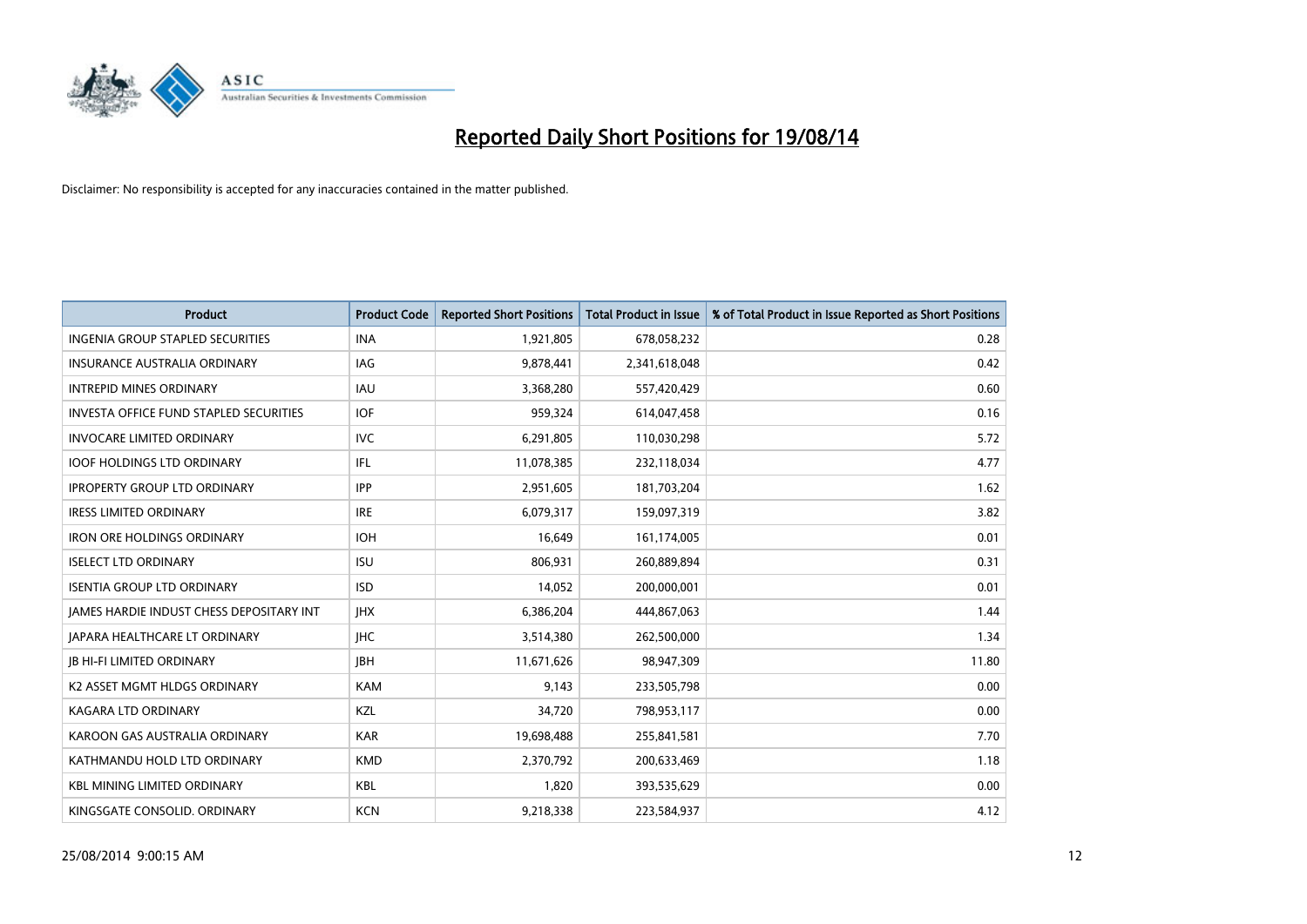

| <b>Product</b>                        | <b>Product Code</b> | <b>Reported Short Positions</b> | <b>Total Product in Issue</b> | % of Total Product in Issue Reported as Short Positions |
|---------------------------------------|---------------------|---------------------------------|-------------------------------|---------------------------------------------------------|
| KINGSROSE MINING LTD ORDINARY         | <b>KRM</b>          | 473,513                         | 358,611,493                   | 0.13                                                    |
| KOGI IRON LTD ORDINARY                | KFE                 | 918,965                         | 376,669,836                   | 0.24                                                    |
| LEIGHTON HOLDINGS ORDINARY            | LEI                 | 5,695,151                       | 338,503,563                   | 1.68                                                    |
| LEND LEASE GROUP UNIT/ORD STAPLED     | LLC                 | 1,861,973                       | 577,475,833                   | 0.32                                                    |
| LIFESTYLE COMMUNIT, ORDINARY          | LIC                 | 4,000                           | 99,970,131                    | 0.00                                                    |
| LIQUEFIED NATURAL ORDINARY            | LNG                 | 2,914,376                       | 461,402,201                   | 0.63                                                    |
| LONESTAR RESO LTD ORDINARY            | <b>LNR</b>          | 1,712,956                       | 752,187,211                   | 0.23                                                    |
| LYNAS CORPORATION ORDINARY            | <b>LYC</b>          | 136,506,383                     | 2,333,801,566                 | 5.85                                                    |
| <b>M2 GRP LTD ORDINARY</b>            | <b>MTU</b>          | 12,372,406                      | 180,491,516                   | 6.85                                                    |
| <b>MACA LIMITED ORDINARY</b>          | <b>MLD</b>          | 680,333                         | 202,676,373                   | 0.34                                                    |
| MACMAHON HOLDINGS ORDINARY            | MAH                 | 1,686,198                       | 1,261,699,966                 | 0.13                                                    |
| MACO ATLAS ROADS GRP ORDINARY STAPLED | <b>MQA</b>          | 3,114,363                       | 505,692,079                   | 0.62                                                    |
| MACQUARIE GROUP LTD ORDINARY          | MQG                 | 1,313,111                       | 321,195,316                   | 0.41                                                    |
| MAGELLAN FIN GRP LTD ORDINARY         | <b>MFG</b>          | 3,959,736                       | 158,842,157                   | 2.49                                                    |
| MAGELLAN FLAGSHIP ORDINARY            | <b>MFF</b>          | 106,097                         | 355,298,730                   | 0.03                                                    |
| <b>MATRIX C &amp; E LTD ORDINARY</b>  | <b>MCE</b>          | 2,684,477                       | 94,555,428                    | 2.84                                                    |
| MAVERICK DRILLING ORDINARY            | <b>MAD</b>          | 5,676,842                       | 533,885,763                   | 1.06                                                    |
| <b>MAXITRANS INDUSTRIES ORDINARY</b>  | <b>MXI</b>          | 241,634                         | 185,075,653                   | 0.13                                                    |
| MAYNE PHARMA LTD ORDINARY             | <b>MYX</b>          | 4,694,337                       | 586,651,477                   | 0.80                                                    |
| MCMILLAN SHAKESPEARE ORDINARY         | <b>MMS</b>          | 945,552                         | 74,523,965                    | 1.27                                                    |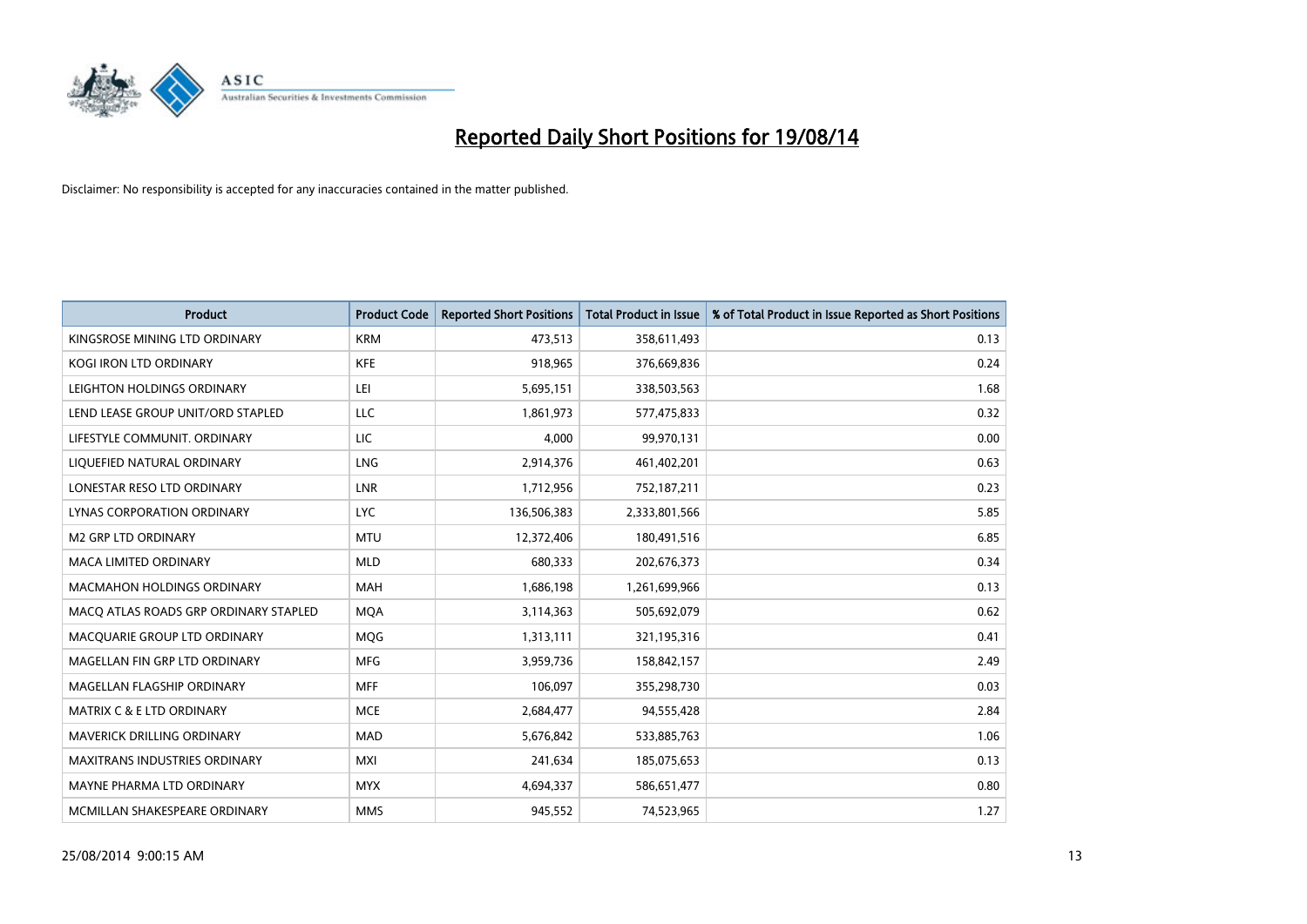

| <b>Product</b>                  | <b>Product Code</b> | <b>Reported Short Positions</b> | <b>Total Product in Issue</b> | % of Total Product in Issue Reported as Short Positions |
|---------------------------------|---------------------|---------------------------------|-------------------------------|---------------------------------------------------------|
| <b>MCPHERSON'S LTD ORDINARY</b> | <b>MCP</b>          | 63,136                          | 95,434,645                    | 0.07                                                    |
| MEDUSA MINING LTD ORDINARY      | <b>MML</b>          | 7,100,666                       | 207,794,301                   | 3.42                                                    |
| MELBOURNE IT LIMITED ORDINARY   | <b>MLB</b>          | 11,022                          | 92,944,392                    | 0.01                                                    |
| <b>MERMAID MARINE ORDINARY</b>  | <b>MRM</b>          | 10,815,319                      | 366,766,098                   | 2.95                                                    |
| MESOBLAST LIMITED ORDINARY      | <b>MSB</b>          | 20,924,775                      | 321,640,094                   | 6.51                                                    |
| METALS X LIMITED ORDINARY       | <b>MLX</b>          | 1,121,920                       | 1,655,386,110                 | 0.07                                                    |
| METCASH LIMITED ORDINARY        | <b>MTS</b>          | 121,785,905                     | 903,309,574                   | 13.48                                                   |
| MIGHTY RIVER POWER ORDINARY     | <b>MYT</b>          | 3,806,804                       | 1,400,012,517                 | 0.27                                                    |
| MINCOR RESOURCES NL ORDINARY    | <b>MCR</b>          | 1,024,334                       | 188,208,274                   | 0.54                                                    |
| MINERAL DEPOSITS ORDINARY       | <b>MDL</b>          | 852,549                         | 103,538,786                   | 0.82                                                    |
| MINERAL RESOURCES. ORDINARY     | <b>MIN</b>          | 15,320,724                      | 186,556,246                   | 8.21                                                    |
| MINT WIRELESS ORDINARY          | <b>MNW</b>          | 1,032,102                       | 470,372,395                   | 0.22                                                    |
| MIRABELA NICKEL LTD ORDINARY    | <b>MBN</b>          | 36,643                          | 929,710,216                   | 0.00                                                    |
| MIRVAC GROUP STAPLED SECURITIES | <b>MGR</b>          | 4,627,280                       | 3,692,279,772                 | 0.13                                                    |
| MOBILE EMBRACE LTD ORDINARY     | <b>MBE</b>          | 28,000                          | 375,710,098                   | 0.01                                                    |
| MOLOPO ENERGY LTD ORDINARY      | <b>MPO</b>          | 11,118                          | 248,705,730                   | 0.00                                                    |
| MONADELPHOUS GROUP ORDINARY     | <b>MND</b>          | 8,242,841                       | 92,679,570                    | 8.89                                                    |
| MONASH IVF GROUP LTD ORDINARY   | <b>MVF</b>          | 1,649,653                       | 231,081,089                   | 0.71                                                    |
| MORTGAGE CHOICE LTD ORDINARY    | <b>MOC</b>          | 216,674                         | 123,780,387                   | 0.18                                                    |
| MOUNT GIBSON IRON ORDINARY      | <b>MGX</b>          | 13,862,435                      | 1,090,805,085                 | 1.27                                                    |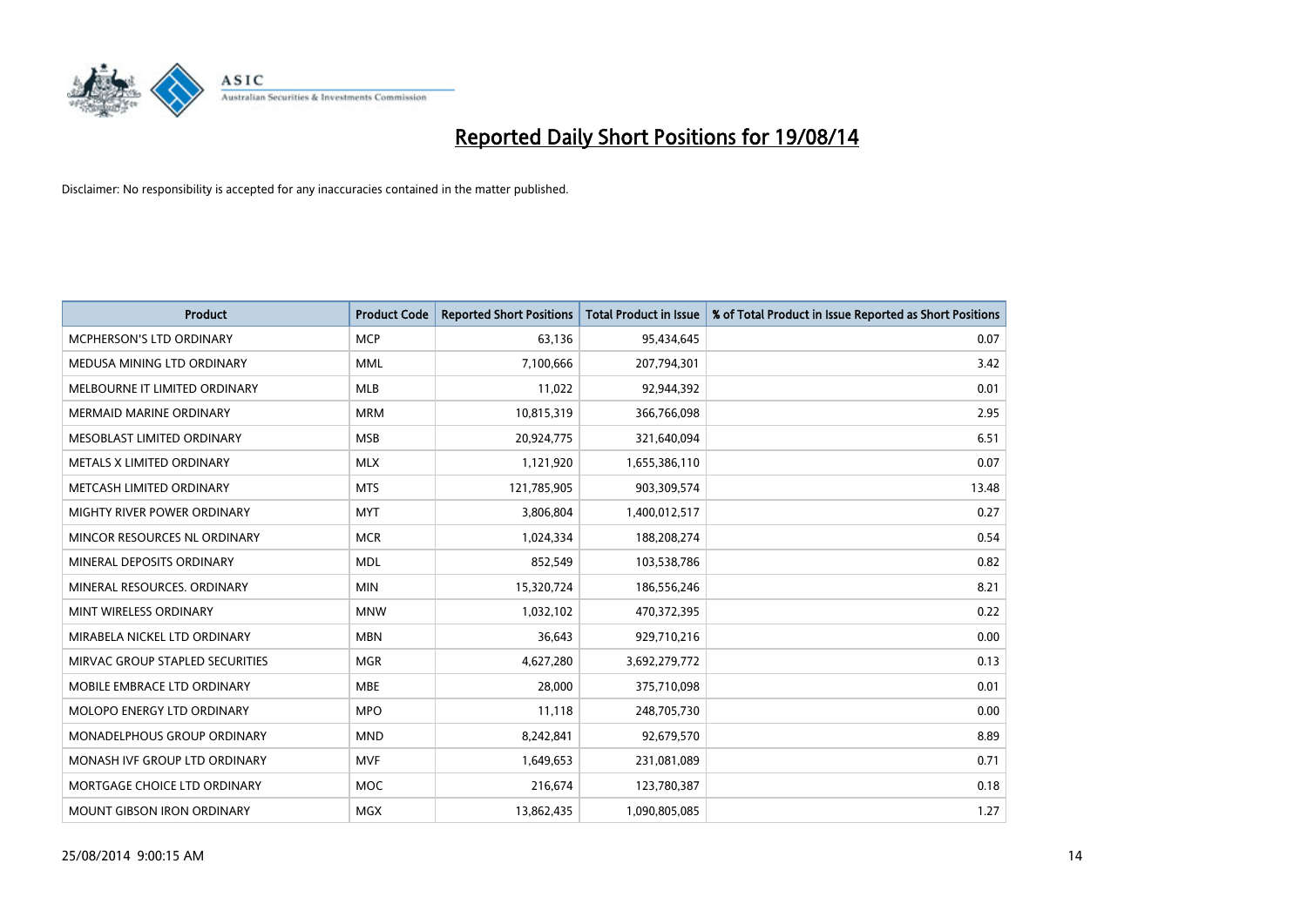

| <b>Product</b>                  | <b>Product Code</b> | <b>Reported Short Positions</b> | <b>Total Product in Issue</b> | % of Total Product in Issue Reported as Short Positions |
|---------------------------------|---------------------|---------------------------------|-------------------------------|---------------------------------------------------------|
| MULTIPLEX SITES SITES           | <b>MXUPA</b>        | 1,900                           | 4,500,000                     | 0.04                                                    |
| MYER HOLDINGS LTD ORDINARY      | <b>MYR</b>          | 74,570,129                      | 585,684,551                   | 12.73                                                   |
| <b>MYSTATE LIMITED ORDINARY</b> | <b>MYS</b>          | 74,827                          | 87,261,995                    | 0.09                                                    |
| NANOSONICS LIMITED ORDINARY     | <b>NAN</b>          | 2,511,603                       | 264,157,826                   | 0.95                                                    |
| NATIONAL AUST. BANK ORDINARY    | <b>NAB</b>          | 7,080,540                       | 2,365,771,681                 | 0.30                                                    |
| NATIONAL STORAGE STAPLED        | <b>NSR</b>          | 730,697                         | 244,897,096                   | 0.30                                                    |
| NAVITAS LIMITED ORDINARY        | <b>NVT</b>          | 3,528,284                       | 375,712,581                   | 0.94                                                    |
| NEARMAP LTD ORDINARY            | <b>NEA</b>          | 743,763                         | 337,346,101                   | 0.22                                                    |
| NEON ENERGY LIMITED ORDINARY    | <b>NEN</b>          | 140,474                         | 553,037,848                   | 0.03                                                    |
| NEUREN PHARMACEUT, ORDINARY     | <b>NEU</b>          | 70,854                          | 1,563,586,247                 | 0.00                                                    |
| NEW HOPE CORPORATION ORDINARY   | <b>NHC</b>          | 1,350,387                       | 830,999,449                   | 0.16                                                    |
| NEWCREST MINING ORDINARY        | <b>NCM</b>          | 12,567,958                      | 766,510,971                   | 1.64                                                    |
| NEWS CORP A NON-VOTING CDI      | <b>NWSLV</b>        | 405,562                         | 2,976,217                     | 13.63                                                   |
| NEWS CORP B VOTING CDI          | <b>NWS</b>          | 2,207,870                       | 21,792,806                    | 10.13                                                   |
| NEWSAT LIMITED ORDINARY         | <b>NWT</b>          | 8,133,414                       | 613,199,841                   | 1.33                                                    |
| NEXTDC LIMITED ORDINARY         | <b>NXT</b>          | 19,461,823                      | 193,154,486                   | 10.08                                                   |
| NEXUS ENERGY LIMITED ORDINARY   | <b>NXS</b>          | 83,983                          | 1,330,219,459                 | 0.01                                                    |
| NIB HOLDINGS LIMITED ORDINARY   | <b>NHF</b>          | 1,884,063                       | 439,004,182                   | 0.43                                                    |
| NIDO PETROLEUM ORDINARY         | <b>NDO</b>          | 42,480                          | 2,188,266,468                 | 0.00                                                    |
| NINE ENTERTAINMENT ORDINARY     | <b>NEC</b>          | 8,726,370                       | 940,295,023                   | 0.93                                                    |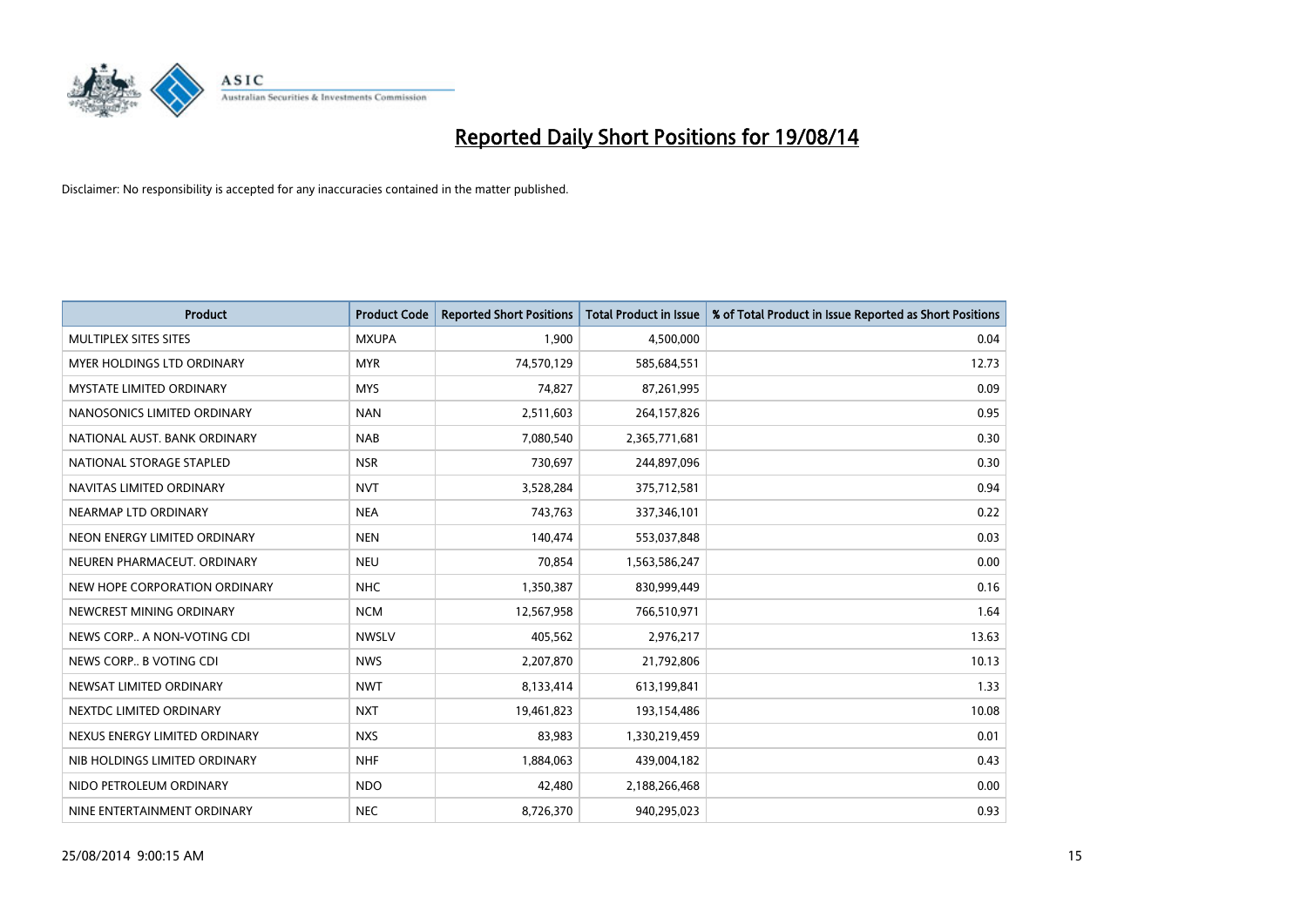

| <b>Product</b>                        | <b>Product Code</b> | <b>Reported Short Positions</b> | <b>Total Product in Issue</b> | % of Total Product in Issue Reported as Short Positions |
|---------------------------------------|---------------------|---------------------------------|-------------------------------|---------------------------------------------------------|
| NOBLE MINERAL RES ORDINARY            | <b>NMG</b>          | 2,365,726                       | 666,397,952                   | 0.36                                                    |
| NORTHERN IRON LTD ORDINARY            | <b>NFE</b>          | 11,392                          | 484,405,314                   | 0.00                                                    |
| NORTHERN STAR ORDINARY                | <b>NST</b>          | 9,244,151                       | 587,429,659                   | 1.57                                                    |
| NRW HOLDINGS LIMITED ORDINARY         | <b>NWH</b>          | 12,811,545                      | 278,888,011                   | 4.59                                                    |
| NUFARM LIMITED ORDINARY               | <b>NUF</b>          | 18,594,260                      | 264,021,627                   | 7.04                                                    |
| NUPLEX INDUSTRIES ORDINARY            | <b>NPX</b>          | 1,000                           | 198,125,827                   | 0.00                                                    |
| OCEANAGOLD CORP. CHESS DEPOSITARY INT | <b>OGC</b>          | 1,206,821                       | 301,420,186                   | 0.40                                                    |
| OIL SEARCH LTD ORDINARY               | OSH                 | 5,489,181                       | 1,519,022,225                 | 0.36                                                    |
| OM HOLDINGS LIMITED ORDINARY          | OMH                 | 239                             | 733,423,337                   | 0.00                                                    |
| ORICA LIMITED ORDINARY                | ORI                 | 12,685,653                      | 372,743,291                   | 3.40                                                    |
| ORIGIN ENERGY ORDINARY                | <b>ORG</b>          | 7,282,562                       | 1,103,646,907                 | 0.66                                                    |
| OROCOBRE LIMITED ORDINARY             | <b>ORE</b>          | 2,431,619                       | 132,041,911                   | 1.84                                                    |
| ORORA LIMITED ORDINARY                | <b>ORA</b>          | 7,704,968                       | 1,206,684,923                 | 0.64                                                    |
| OROTONGROUP LIMITED ORDINARY          | ORL                 | 412,570                         | 40,880,902                    | 1.01                                                    |
| OZ MINERALS ORDINARY                  | OZL                 | 15,771,200                      | 303,470,022                   | 5.20                                                    |
| OZFOREX GROUP LTD ORDINARY            | <b>OFX</b>          | 10,234,396                      | 240,000,000                   | 4.26                                                    |
| PACIFIC BRANDS ORDINARY               | <b>PBG</b>          | 21,178,294                      | 917,226,291                   | 2.31                                                    |
| PACT GROUP HLDGS LTD ORDINARY         | PGH                 | 2,819,386                       | 294,097,961                   | 0.96                                                    |
| PALADIN ENERGY LTD ORDINARY           | <b>PDN</b>          | 102,289,990                     | 964,367,284                   | 10.61                                                   |
| PANAUST LIMITED ORDINARY              | <b>PNA</b>          | 188,974                         | 635,580,654                   | 0.03                                                    |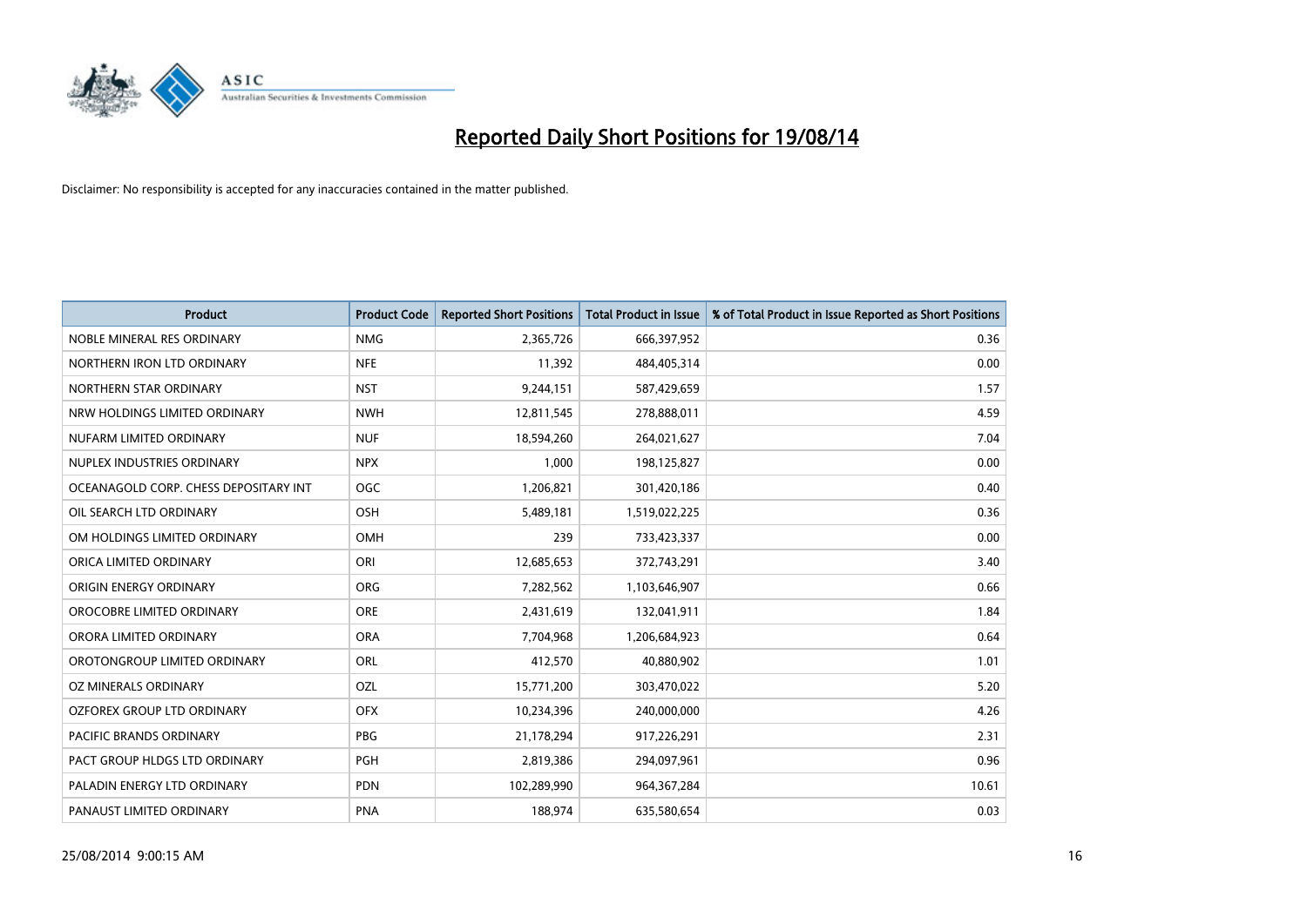

| <b>Product</b>               | <b>Product Code</b> | <b>Reported Short Positions</b> | <b>Total Product in Issue</b> | % of Total Product in Issue Reported as Short Positions |
|------------------------------|---------------------|---------------------------------|-------------------------------|---------------------------------------------------------|
| PANORAMIC RESOURCES ORDINARY | PAN                 | 192,657                         | 322,275,824                   | 0.06                                                    |
| PANTERRA GOLD LTD ORDINARY   | PGI                 | $\mathbf{1}$                    | 822,241,166                   | 0.00                                                    |
| PAPERLINX LIMITED ORDINARY   | <b>PPX</b>          | 44,770                          | 665, 181, 261                 | 0.01                                                    |
| PAPILLON RES LTD ORDINARY    | <b>PIR</b>          | 6,420,531                       | 352,044,210                   | 1.82                                                    |
| PATTIES FOODS LTD ORDINARY   | PFL                 | 7,670                           | 139,144,338                   | 0.01                                                    |
| PEET LIMITED ORDINARY        | <b>PPC</b>          | 80,167                          | 433,389,348                   | 0.02                                                    |
| PENTAL LTD ORDINARY          | PTL                 | 500,000                         | 1,795,407,186                 | 0.03                                                    |
| PERPETUAL LIMITED ORDINARY   | PPT                 | 1,107,535                       | 46,574,426                    | 2.38                                                    |
| PERSEUS MINING LTD ORDINARY  | <b>PRU</b>          | 12,851,130                      | 526,656,401                   | 2.44                                                    |
| PHARMAXIS LTD ORDINARY       | <b>PXS</b>          | 61,796                          | 309,514,849                   | 0.02                                                    |
| PHOSPHAGENICS LTD. ORDINARY  | POH                 | 250,000                         | 1,210,965,957                 | 0.02                                                    |
| PLATINUM ASSET ORDINARY      | <b>PTM</b>          | 1,428,401                       | 580,336,142                   | 0.25                                                    |
| PLATINUM AUSTRALIA ORDINARY  | <b>PLA</b>          | 836,027                         | 504,968,043                   | 0.17                                                    |
| PMP LIMITED ORDINARY         | <b>PMP</b>          | 27,581                          | 323,781,124                   | 0.01                                                    |
| PRANA BIOTECHNOLOGY ORDINARY | <b>PBT</b>          | 4,263,224                       | 488,936,960                   | 0.87                                                    |
| PREMIER INVESTMENTS ORDINARY | <b>PMV</b>          | 615,405                         | 155,714,874                   | 0.40                                                    |
| PRIMA BIOMED LTD ORDINARY    | <b>PRR</b>          | 132,361                         | 1,228,709,341                 | 0.01                                                    |
| PRIMARY HEALTH CARE ORDINARY | PRY                 | 18, 162, 173                    | 505,659,944                   | 3.59                                                    |
| PRIME MEDIA GRP LTD ORDINARY | <b>PRT</b>          | 1,691,533                       | 366,330,303                   | 0.46                                                    |
| PROGRAMMED ORDINARY          | <b>PRG</b>          | 220,907                         | 118,644,974                   | 0.19                                                    |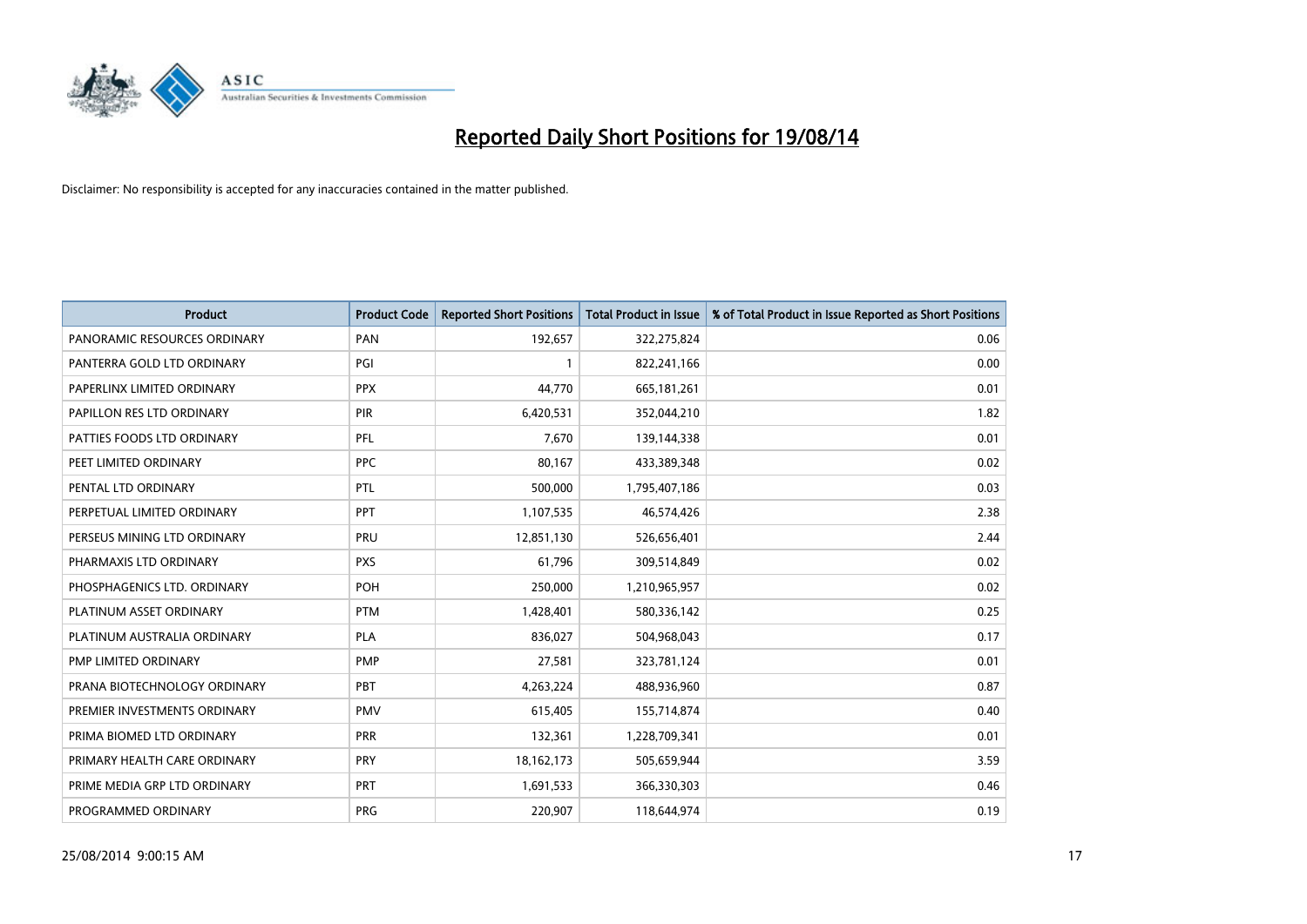

| <b>Product</b>                      | <b>Product Code</b> | <b>Reported Short Positions</b> | <b>Total Product in Issue</b> | % of Total Product in Issue Reported as Short Positions |
|-------------------------------------|---------------------|---------------------------------|-------------------------------|---------------------------------------------------------|
| <b>QANTAS AIRWAYS ORDINARY</b>      | QAN                 | 94,159,171                      | 2,196,330,250                 | 4.29                                                    |
| OBE INSURANCE GROUP ORDINARY        | QBE                 | 18,753,833                      | 1,277,602,695                 | 1.47                                                    |
| <b>QUBE HOLDINGS LTD ORDINARY</b>   | <b>QUB</b>          | 20,883,722                      | 1,051,172,929                 | 1.99                                                    |
| RAMELIUS RESOURCES ORDINARY         | <b>RMS</b>          | 734,071                         | 457,768,257                   | 0.16                                                    |
| RAMSAY HEALTH CARE ORDINARY         | <b>RHC</b>          | 1,510,499                       | 202,081,252                   | 0.75                                                    |
| <b>RCG CORPORATION LTD ORDINARY</b> | <b>RCG</b>          | 55,261                          | 263,808,625                   | 0.02                                                    |
| <b>RCR TOMLINSON ORDINARY</b>       | <b>RCR</b>          | 726,402                         | 136,989,238                   | 0.53                                                    |
| <b>REA GROUP ORDINARY</b>           | <b>REA</b>          | 1,551,595                       | 131,714,699                   | 1.18                                                    |
| <b>RECALL HOLDINGS LTD ORDINARY</b> | <b>REC</b>          | 6,628,475                       | 312,903,583                   | 2.12                                                    |
| RECKON LIMITED ORDINARY             | <b>RKN</b>          | 1,269,083                       | 112,084,762                   | 1.13                                                    |
| RED 5 LIMITED ORDINARY              | <b>RED</b>          | 174,740                         | 759,451,008                   | 0.02                                                    |
| <b>RED FORK ENERGY ORDINARY</b>     | <b>RFE</b>          | 1,109,101                       | 501,051,719                   | 0.22                                                    |
| REDBANK ENERGY LTD ORDINARY         | AEJ                 | 13                              | 786,287                       | 0.00                                                    |
| <b>REED RESOURCES LTD ORDINARY</b>  | <b>RDR</b>          | 2,000                           | 499,453,895                   | 0.00                                                    |
| <b>REGIS RESOURCES ORDINARY</b>     | <b>RRL</b>          | 41,818,971                      | 499,744,095                   | 8.37                                                    |
| RESMED INC CDI 10:1                 | <b>RMD</b>          | 39,613,443                      | 1,403,045,440                 | 2.82                                                    |
| RESOLUTE MINING ORDINARY            | <b>RSG</b>          | 5,470,167                       | 641,189,223                   | 0.85                                                    |
| <b>RESOURCE GENERATION ORDINARY</b> | <b>RES</b>          | 2,439                           | 581,380,338                   | 0.00                                                    |
| <b>RETAIL FOOD GROUP ORDINARY</b>   | <b>RFG</b>          | 7,609,305                       | 144,878,508                   | 5.25                                                    |
| REX MINERALS LIMITED ORDINARY       | <b>RXM</b>          | 614,672                         | 220,519,784                   | 0.28                                                    |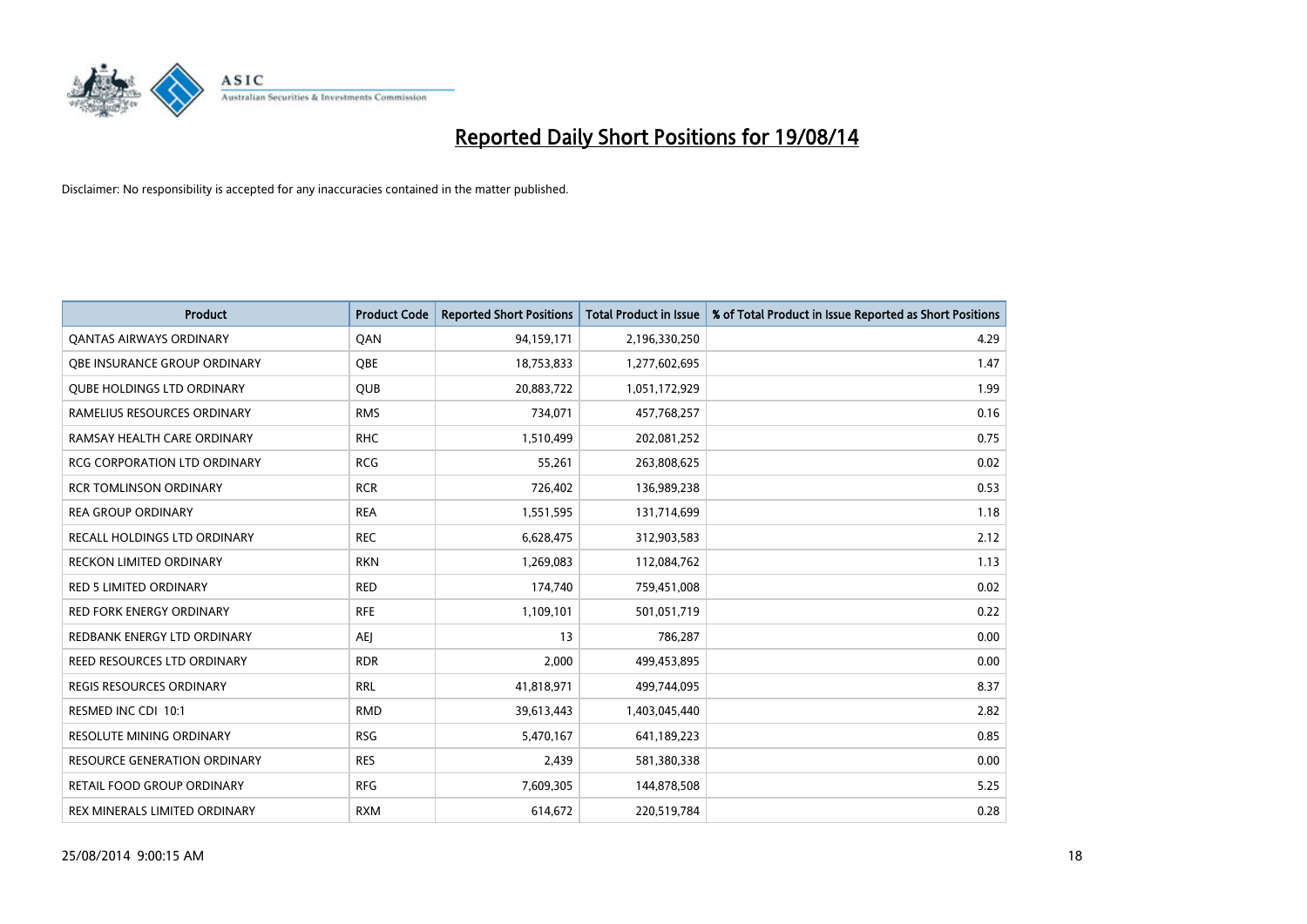

| <b>Product</b>                        | <b>Product Code</b> | <b>Reported Short Positions</b> | <b>Total Product in Issue</b> | % of Total Product in Issue Reported as Short Positions |
|---------------------------------------|---------------------|---------------------------------|-------------------------------|---------------------------------------------------------|
| RIO TINTO LIMITED ORDINARY            | <b>RIO</b>          | 4,213,183                       | 435,758,720                   | 0.97                                                    |
| ROBUST RESOURCES ORDINARY             | <b>ROL</b>          |                                 | 195,369,627                   | 0.00                                                    |
| ROC OIL COMPANY ORDINARY              | <b>ROC</b>          | 614,063                         | 687,618,400                   | 0.09                                                    |
| ROYAL WOLF HOLDINGS ORDINARY          | <b>RWH</b>          | 211,639                         | 100,387,052                   | 0.21                                                    |
| RUBIK FINANCIAL LTD. ORDINARY         | RFL                 | 44,321                          | 340,999,914                   | 0.01                                                    |
| <b>RURALCO HOLDINGS ORDINARY</b>      | <b>RHL</b>          | 3,658                           | 77,291,069                    | 0.00                                                    |
| SAI GLOBAL LIMITED ORDINARY           | SAI                 | 438,740                         | 210,918,332                   | 0.21                                                    |
| SALMAT LIMITED ORDINARY               | <b>SLM</b>          | 100,910                         | 159,812,799                   | 0.06                                                    |
| SAMSON OIL & GAS LTD ORDINARY         | SSN                 | 20,376,960                      | 2,837,756,933                 | 0.72                                                    |
| SANDFIRE RESOURCES ORDINARY           | <b>SFR</b>          | 1,936,137                       | 155,640,968                   | 1.24                                                    |
| SANTOS LTD ORDINARY                   | <b>STO</b>          | 5,776,433                       | 976,663,403                   | 0.59                                                    |
| SARACEN MINERAL ORDINARY              | SAR                 | 901,358                         | 792,784,738                   | 0.11                                                    |
| SCA PROPERTY GROUP STAPLED SECURITIES | <b>SCP</b>          | 29,148,228                      | 648,628,320                   | 4.49                                                    |
| <b>SCENTRE GRP STAPLED</b>            | SCG                 | 20,763,428                      | 5,324,296,678                 | 0.39                                                    |
| SEDGMAN LIMITED ORDINARY              | SDM                 | 1,593,669                       | 227,059,277                   | 0.70                                                    |
| SEEK LIMITED ORDINARY                 | <b>SEK</b>          | 12,606,553                      | 340,459,756                   | 3.70                                                    |
| SELECT HARVESTS ORDINARY              | SHV                 | 622,843                         | 57,999,427                    | 1.07                                                    |
| SENEX ENERGY LIMITED ORDINARY         | <b>SXY</b>          | 10,025,471                      | 1,148,128,941                 | 0.87                                                    |
| SERVCORP LIMITED ORDINARY             | SRV                 | 3,155                           | 98,432,275                    | 0.00                                                    |
| SERVICE STREAM ORDINARY               | <b>SSM</b>          | 30                              | 386,389,873                   | 0.00                                                    |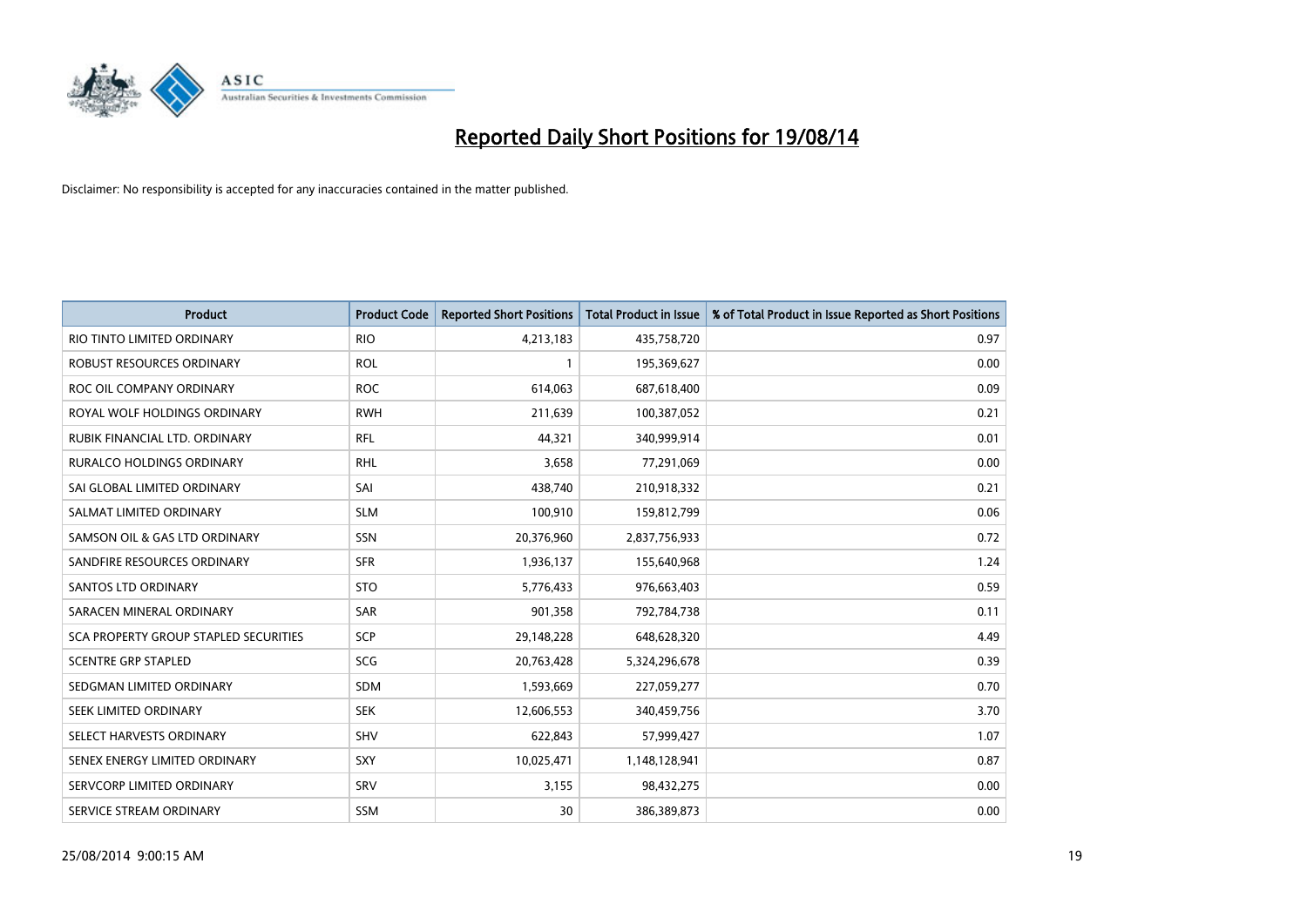

| <b>Product</b>                           | <b>Product Code</b> | <b>Reported Short Positions</b> | <b>Total Product in Issue</b> | % of Total Product in Issue Reported as Short Positions |
|------------------------------------------|---------------------|---------------------------------|-------------------------------|---------------------------------------------------------|
| SEVEN GROUP HOLDINGS ORDINARY            | <b>SVW</b>          | 391,043                         | 302,691,886                   | 0.13                                                    |
| SEVEN WEST MEDIA LTD ORDINARY            | <b>SWM</b>          | 6,342,202                       | 999,160,872                   | 0.63                                                    |
| SIGMA PHARMACEUTICAL ORDINARY            | <b>SIP</b>          | 19,598,113                      | 1,108,086,575                 | 1.77                                                    |
| SILEX SYSTEMS ORDINARY                   | <b>SLX</b>          | 6,075,839                       | 170,440,771                   | 3.56                                                    |
| SILVER CHEF LIMITED ORDINARY             | SIV                 | 69,654                          | 29,469,492                    | 0.24                                                    |
| SILVER LAKE RESOURCE ORDINARY            | <b>SLR</b>          | 22,574,151                      | 503,233,971                   | 4.49                                                    |
| SIMS METAL MGMT LTD ORDINARY             | SGM                 | 10,815,391                      | 204,605,159                   | 5.29                                                    |
| SINGAPORE TELECOMM. CHESS DEPOSITARY INT | SGT                 | 8,323,036                       | 117,328,705                   | 7.09                                                    |
| SINO GAS ENERGY ORDINARY                 | <b>SEH</b>          | 6,549,979                       | 1,541,422,358                 | 0.42                                                    |
| SIRIUS RESOURCES NL ORDINARY             | <b>SIR</b>          | 9,778,918                       | 312,688,269                   | 3.13                                                    |
| SIRTEX MEDICAL ORDINARY                  | <b>SRX</b>          | 100,110                         | 56,494,365                    | 0.18                                                    |
| SKILLED GROUP LTD ORDINARY               | <b>SKE</b>          | 5,538,068                       | 235,254,496                   | 2.35                                                    |
| <b>SKY NETWORK ORDINARY</b>              | <b>SKT</b>          | 179,202                         | 389,139,785                   | 0.05                                                    |
| SKYCITY ENT GRP LTD ORDINARY             | <b>SKC</b>          | 6,813,043                       | 582,088,094                   | 1.17                                                    |
| <b>SLATER &amp; GORDON ORDINARY</b>      | SGH                 | 3,783,772                       | 204,338,625                   | 1.85                                                    |
| SMS MANAGEMENT, ORDINARY                 | SMX                 | 2,701,770                       | 69,394,537                    | 3.89                                                    |
| SONIC HEALTHCARE ORDINARY                | <b>SHL</b>          | 3,304,610                       | 400,811,556                   | 0.82                                                    |
| SOUL PATTINSON (W.H) ORDINARY            | SOL                 | 18,272                          | 239,395,320                   | 0.01                                                    |
| SP AUSNET STAPLED SECURITIES             | <b>SPN</b>          | 740,309                         | 3,425,244,162                 | 0.02                                                    |
| SPARK INFRASTRUCTURE STAPLED US PROHIBT. | SKI                 | 20,653,807                      | 1,466,360,128                 | 1.41                                                    |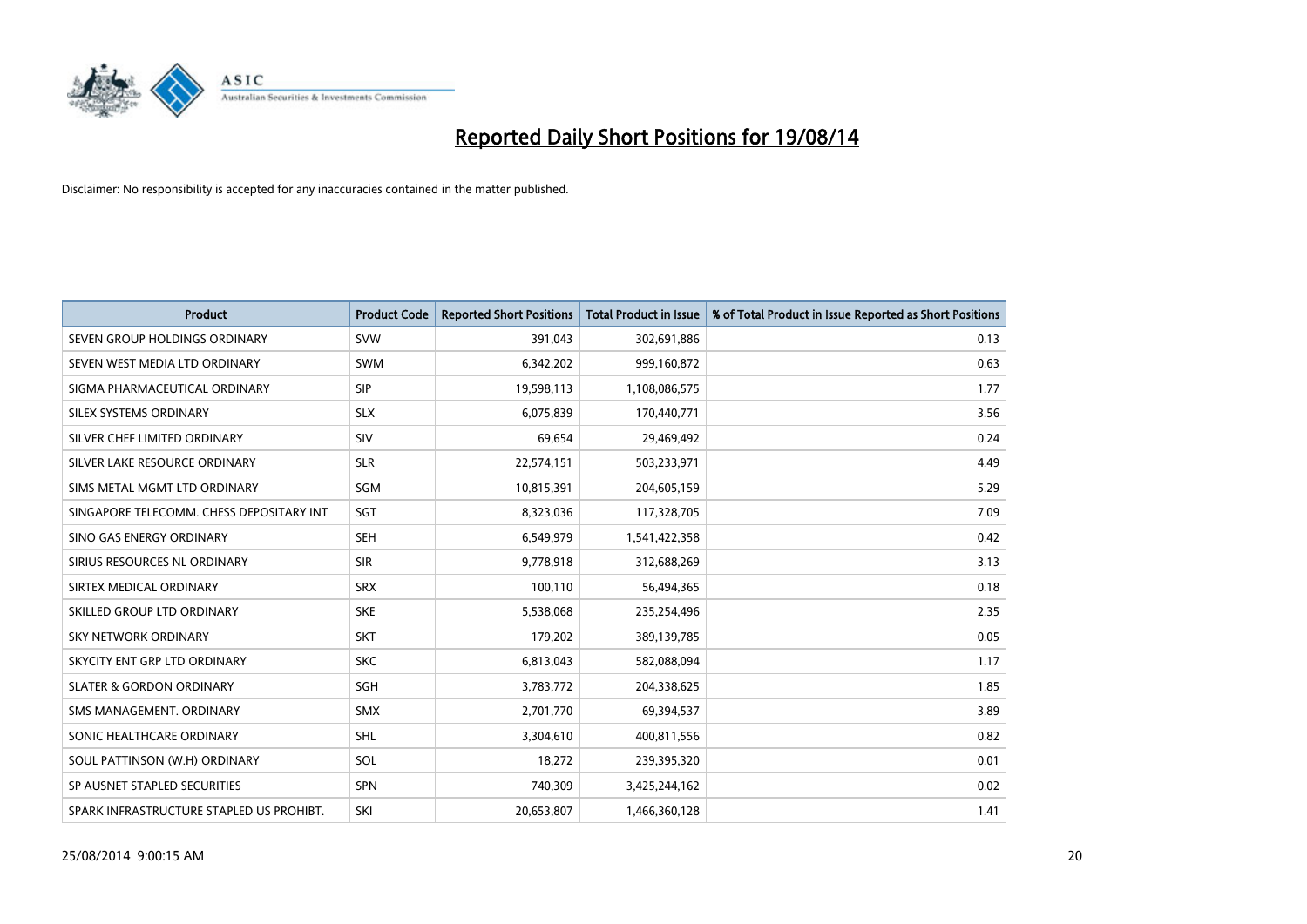

| <b>Product</b>                   | <b>Product Code</b> | <b>Reported Short Positions</b> | <b>Total Product in Issue</b> | % of Total Product in Issue Reported as Short Positions |
|----------------------------------|---------------------|---------------------------------|-------------------------------|---------------------------------------------------------|
| SPARK NEW ZEALAND ORDINARY       | <b>SPK</b>          | 8,446,693                       | 1,828,530,844                 | 0.46                                                    |
| SPDR 200 FUND ETF UNITS          | <b>STW</b>          | 23,638                          | 46,146,865                    | 0.05                                                    |
| SPECIALTY FASHION ORDINARY       | <b>SFH</b>          | 1,724                           | 192,236,121                   | 0.00                                                    |
| SPOTLESS GRP HLD LTD ORDINARY    | <b>SPO</b>          | 17, 171, 317                    | 1,098,290,178                 | 1.56                                                    |
| ST BARBARA LIMITED ORDINARY      | <b>SBM</b>          | 13,082,868                      | 488,074,077                   | 2.68                                                    |
| STARPHARMA HOLDINGS ORDINARY     | <b>SPL</b>          | 14,385,638                      | 285,109,680                   | 5.05                                                    |
| STEADFAST GROUP LTD ORDINARY     | <b>SDF</b>          | 4,806,638                       | 501,638,307                   | 0.96                                                    |
| STH CRS ELECT ENGNR ORDINARY     | <b>SXE</b>          | 13,433                          | 161,523,130                   | 0.01                                                    |
| STHN CROSS MEDIA ORDINARY        | <b>SXL</b>          | 30,020,713                      | 705,246,986                   | 4.26                                                    |
| STOCKLAND UNITS/ORD STAPLED      | SGP                 | 11,175,046                      | 2,326,978,560                 | 0.48                                                    |
| STRAITS RES LTD. ORDINARY        | SRQ                 | 28,747                          | 1,217,730,293                 | 0.00                                                    |
| STRIKE ENERGY LTD ORDINARY       | <b>STX</b>          | 4,000                           | 833,330,946                   | 0.00                                                    |
| STW COMMUNICATIONS ORDINARY      | SGN                 | 2,774,552                       | 403,828,512                   | 0.69                                                    |
| SUNCORP GROUP LTD ORDINARY       | <b>SUN</b>          | 15,405,930                      | 1,286,600,980                 | 1.20                                                    |
| SUNDANCE ENERGY ORDINARY         | <b>SEA</b>          | 3,667,014                       | 548,714,663                   | 0.67                                                    |
| SUNDANCE RESOURCES ORDINARY      | <b>SDL</b>          | 79,756,031                      | 3,082,028,456                 | 2.59                                                    |
| SUNLAND GROUP LTD ORDINARY       | <b>SDG</b>          | 395,451                         | 181,710,087                   | 0.22                                                    |
| SUPER RET REP LTD ORDINARY       | <b>SUL</b>          | 5,525,160                       | 196,731,620                   | 2.81                                                    |
| SYD AIRPORT STAPLED US PROHIBIT. | SYD                 | 20,602,845                      | 2,216,216,041                 | 0.93                                                    |
| SYRAH RESOURCES ORDINARY         | <b>SYR</b>          | 4,151,662                       | 163,470,076                   | 2.54                                                    |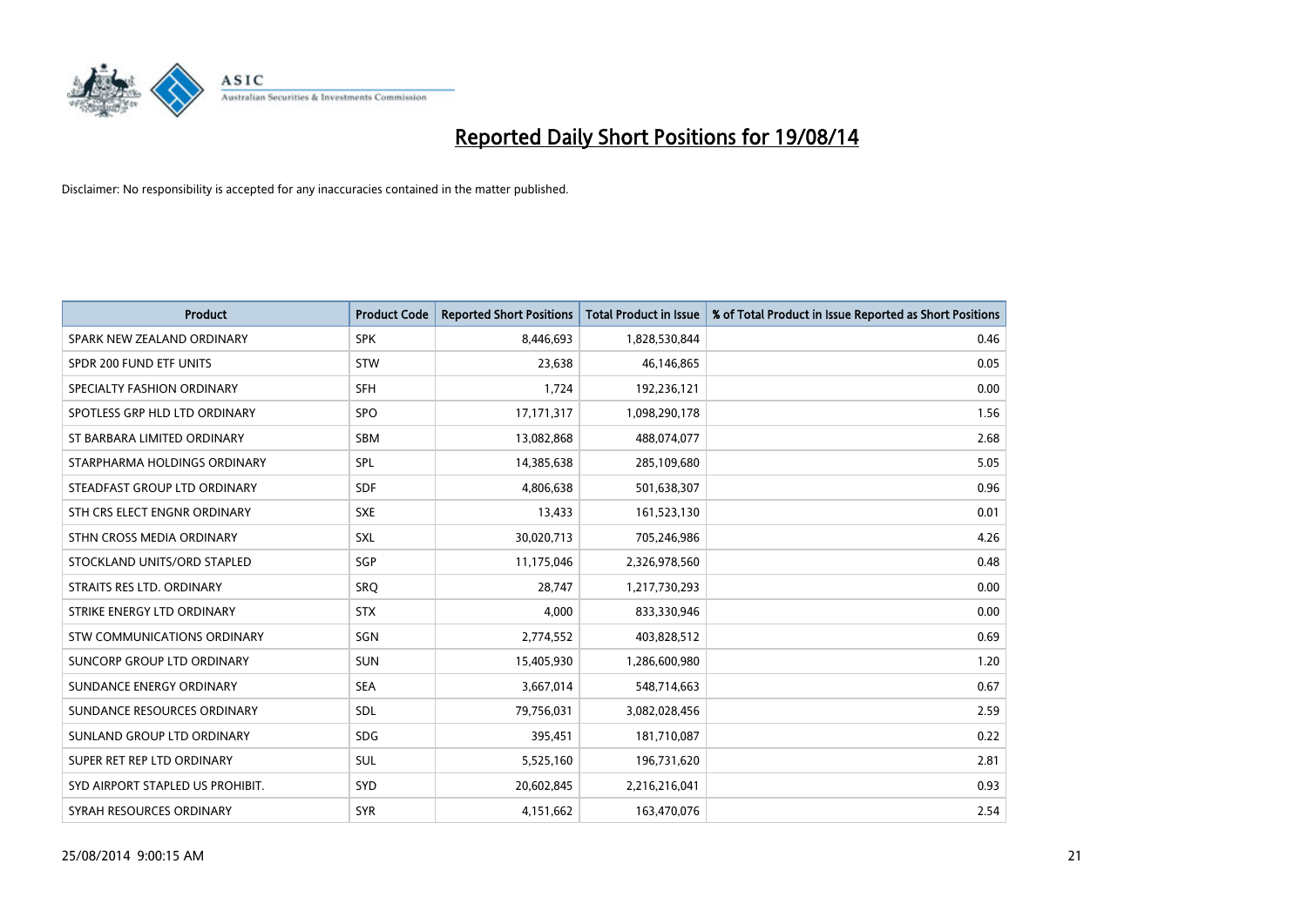

| <b>Product</b>                      | <b>Product Code</b> | <b>Reported Short Positions</b> | <b>Total Product in Issue</b> | % of Total Product in Issue Reported as Short Positions |
|-------------------------------------|---------------------|---------------------------------|-------------------------------|---------------------------------------------------------|
| TABCORP HOLDINGS LTD ORDINARY       | <b>TAH</b>          | 16,567,056                      | 762,954,019                   | 2.17                                                    |
| TAP OIL LIMITED ORDINARY            | <b>TAP</b>          | 8,184                           | 243,150,627                   | 0.00                                                    |
| TASSAL GROUP LIMITED ORDINARY       | <b>TGR</b>          | 224,746                         | 146,507,029                   | 0.15                                                    |
| TATTS GROUP LTD ORDINARY            | <b>TTS</b>          | 18,781,588                      | 1,434,545,797                 | 1.31                                                    |
| <b>TECHNOLOGY ONE ORDINARY</b>      | <b>TNE</b>          | 101,268                         | 308,796,455                   | 0.03                                                    |
| TELECOM CORPORATION ORDINARY        | <b>TEL</b>          | 195,212                         | 1,828,530,844                 | 0.01                                                    |
| TELSTRA CORPORATION, ORDINARY       | <b>TLS</b>          | 57,551,287                      | 12,443,074,357                | 0.46                                                    |
| TEN NETWORK HOLDINGS ORDINARY       | <b>TEN</b>          | 144,512,935                     | 2,630,984,596                 | 5.49                                                    |
| TERANGA GOLD CORP CDI 1:1           | <b>TGZ</b>          | 66,614                          | 79,354,621                    | 0.08                                                    |
| TFS CORPORATION LTD ORDINARY        | <b>TFC</b>          | 1,643,416                       | 324,157,408                   | 0.51                                                    |
| THE PAS GROUP LTD ORDINARY          | <b>PGR</b>          | 609,390                         | 136,690,860                   | 0.45                                                    |
| THE REJECT SHOP ORDINARY            | <b>TRS</b>          | 3,240,925                       | 28,844,648                    | 11.24                                                   |
| THORN GROUP LIMITED ORDINARY        | <b>TGA</b>          | 176                             | 150,634,985                   | 0.00                                                    |
| TIGER RESOURCES ORDINARY            | TGS                 | 3,246,190                       | 898,784,227                   | 0.36                                                    |
| TOLL HOLDINGS LTD ORDINARY          | <b>TOL</b>          | 28,148,464                      | 717,133,875                   | 3.93                                                    |
| TOX FREE SOLUTIONS ORDINARY         | <b>TOX</b>          | 3,615,058                       | 133,752,359                   | 2.70                                                    |
| TPG TELECOM LIMITED ORDINARY        | <b>TPM</b>          | 11,631,057                      | 793,808,141                   | 1.47                                                    |
| TRADE ME GROUP ORDINARY             | <b>TME</b>          | 3,898,206                       | 396,584,956                   | 0.98                                                    |
| <b>TRANSFIELD SERVICES ORDINARY</b> | <b>TSE</b>          | 24,699,405                      | 512,457,716                   | 4.82                                                    |
| TRANSPACIFIC INDUST. ORDINARY       | <b>TPI</b>          | 3,761,377                       | 1,579,648,778                 | 0.24                                                    |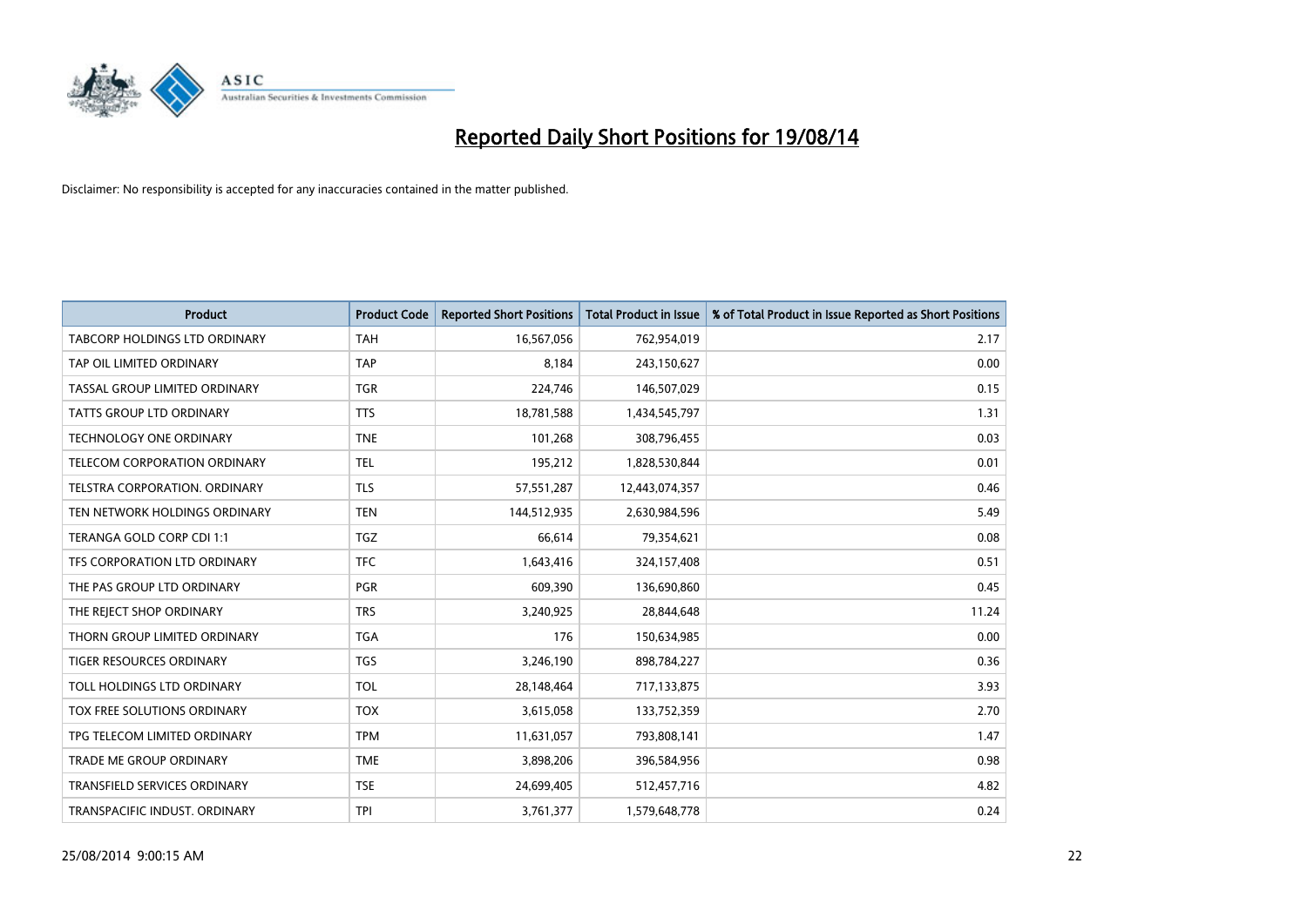

| <b>Product</b>                       | <b>Product Code</b> | <b>Reported Short Positions</b> | <b>Total Product in Issue</b> | % of Total Product in Issue Reported as Short Positions |
|--------------------------------------|---------------------|---------------------------------|-------------------------------|---------------------------------------------------------|
| TRANSURBAN GROUP TRIPLE STAPLED SEC. | <b>TCL</b>          | 19,711,665                      | 1,896,571,343                 | 1.04                                                    |
| <b>TREASURY GROUP ORDINARY</b>       | <b>TRG</b>          | 89,790                          | 23,697,498                    | 0.38                                                    |
| TREASURY WINE ESTATE ORDINARY        | <b>TWE</b>          | 9,843,429                       | 649,427,560                   | 1.52                                                    |
| <b>TRITON MIN LTD ORDINARY</b>       | <b>TON</b>          | 7,262                           | 299,304,477                   | 0.00                                                    |
| TROY RESOURCES LTD ORDINARY          | <b>TRY</b>          | 2,319,496                       | 195,096,457                   | 1.19                                                    |
| <b>TZ LIMITED ORDINARY</b>           | <b>TZL</b>          | 5,451,639                       | 384,874,293                   | 1.42                                                    |
| UGL LIMITED ORDINARY                 | UGL                 | 13,745,378                      | 166,511,240                   | 8.25                                                    |
| UNILIFE CORPORATION CDI 6:1          | <b>UNS</b>          | 108,229                         | 268,394,868                   | 0.04                                                    |
| UXC LIMITED ORDINARY                 | <b>UXC</b>          | 3,513,441                       | 322,477,434                   | 1.09                                                    |
| VEDA GROUP LTD ORDINARY              | <b>VED</b>          | 17,882,950                      | 842,055,406                   | 2.12                                                    |
| VILLAGE ROADSHOW LTD ORDINARY        | <b>VRL</b>          | 1,020,482                       | 159,504,142                   | 0.64                                                    |
| <b>VIRGIN AUS HLDG LTD ORDINARY</b>  | <b>VAH</b>          | 58,207,559                      | 3,514,825,734                 | 1.66                                                    |
| <b>VIRTUS HEALTH LTD ORDINARY</b>    | <b>VRT</b>          | 4,622,704                       | 79,722,678                    | 5.80                                                    |
| <b>VISION EYE INSTITUTE ORDINARY</b> | <b>VEI</b>          | 51,135                          | 161,562,757                   | 0.03                                                    |
| <b>VOCATION LTD ORDINARY</b>         | <b>VET</b>          | 12,333,482                      | 202,899,894                   | 6.08                                                    |
| <b>VOCUS COMMS LTD ORDINARY</b>      | VOC                 | 231,972                         | 94,609,834                    | 0.25                                                    |
| WARRNAMBOOL CHEESE ORDINARY          | <b>WCB</b>          | 5,038                           | 56,098,797                    | 0.01                                                    |
| <b>WATPAC LIMITED ORDINARY</b>       | <b>WTP</b>          | 2,516                           | 186,489,922                   | 0.00                                                    |
| WEBJET LIMITED ORDINARY              | <b>WEB</b>          | 1,301,338                       | 79,397,959                    | 1.64                                                    |
| <b>WESFARMERS LIMITED ORDINARY</b>   | <b>WES</b>          | 7,046,071                       | 1,143,274,951                 | 0.62                                                    |